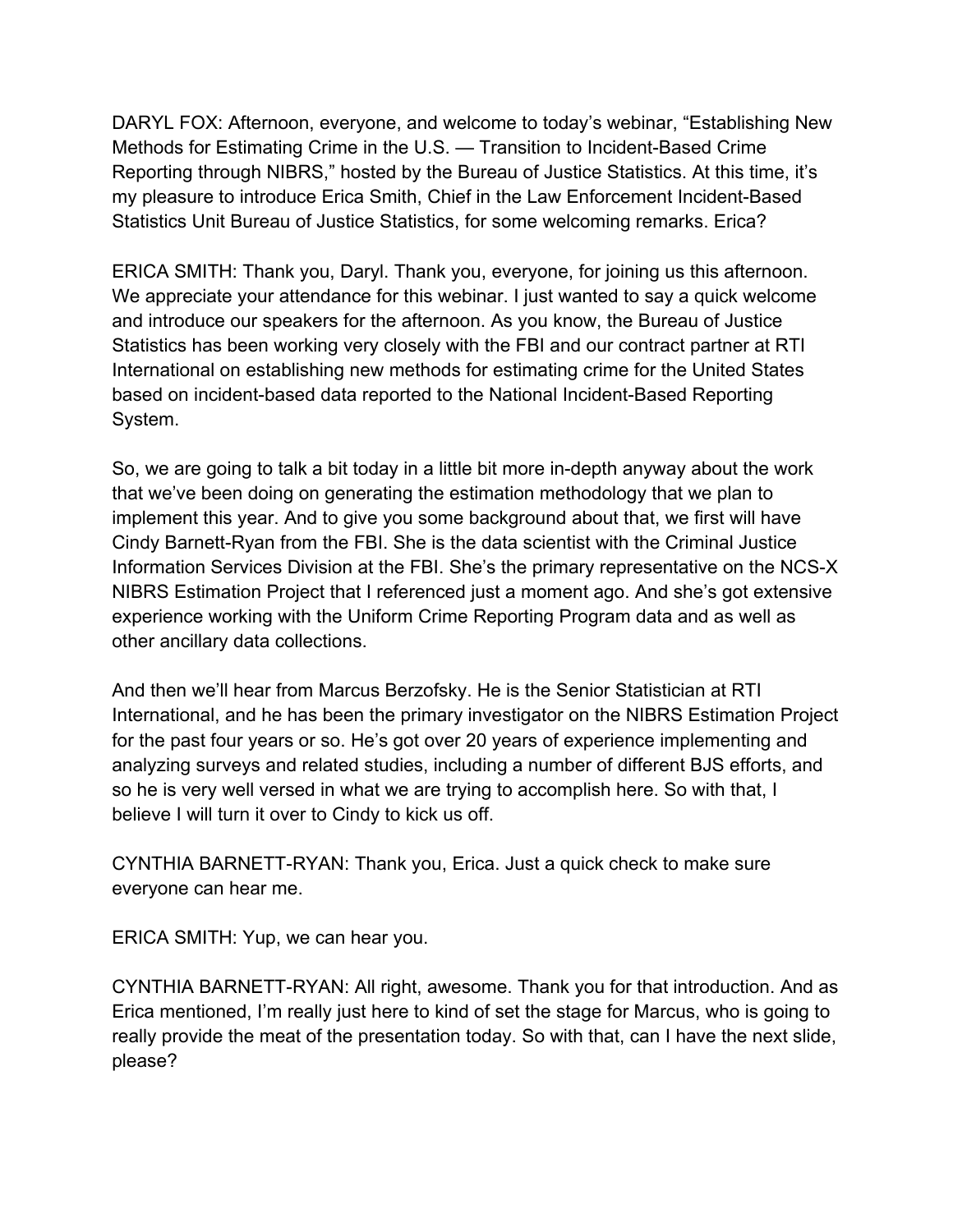So, just a little bit of background about the NCS-X NIBRS Estimation Project, so if you're on this webinar, most likely you're familiar with some of the efforts that BJS and FBI have been collaborating on over the last several years. And at the beginning of 2021, January 1st, in fact, the FBI UCR Program retired the Summary Reporting System and fully transitioned to crime reporting through NIBRS. So throughout that effort, BJS and FBI have been close partners in this effort through the National Crime Statistics Exchange or NCS-X, on a full transition to NIBRS. So that's really kind of taken on two particular aspects of it. The first of course is supporting the state UCR programs and a scientifically selected sample of agencies to transition to NIBRS reporting. A lot of the information about the current status of that effort was discussed on Tuesday's webinar session and just like today's, it—the recording should be available on BJS's website if you have an interest in that or unable to make it. But today, we're really going to be focusing on the second part, which is developing methodologies and procedures by which national, regional, and state level crime estimates can be produced. Next slide, please.

So just to give a quick overview about the agenda for today, I'm going to go through a quick overview of the estimation system and, you know, the efforts that we've been working on and really at that point, I'll hand things off to Marcus, who will be able to provide a lot of great detail on what, especially RTI, has been able to assist BJS and FBI within the production of—in developing a methodology to produce these estimates.

So, we'll discuss the impact that coverage has on producing estimates, discuss key components of the estimation system, the indicators that will be estimated, and the data quality review of those indicators. Finally, we'll wrap up with a discussion of data editing and imputation rules before we open it up for Q&A. Okay. So at this point, let me just give you a quick overview of the objectives, accomplishments to date and the schedule. Next slide, please.

Thanks. So really, we can really focus on the primary objectives, of course, was to determine a set of key NIBRS indicators for which accurate and reliable estimates can be produced. Marcus will go in greater detail with that, but suffice that if you are here, probably you're fairly familiar with the amount of information that we're going to be able to glean from a NIBRS incident. And obviously, we had to make some choices and some prior—set some priorities when it comes to identifying the indicators that we will develop these estimates for. Additionally, there was a primary objective to develop population served estimates that can be split by key demographic characteristics, such as age, sex, and race. This is going to be a new area for UCR data and really will provide us with an enhanced view of victimization compared to what we've been able to do under the Summary Reporting System.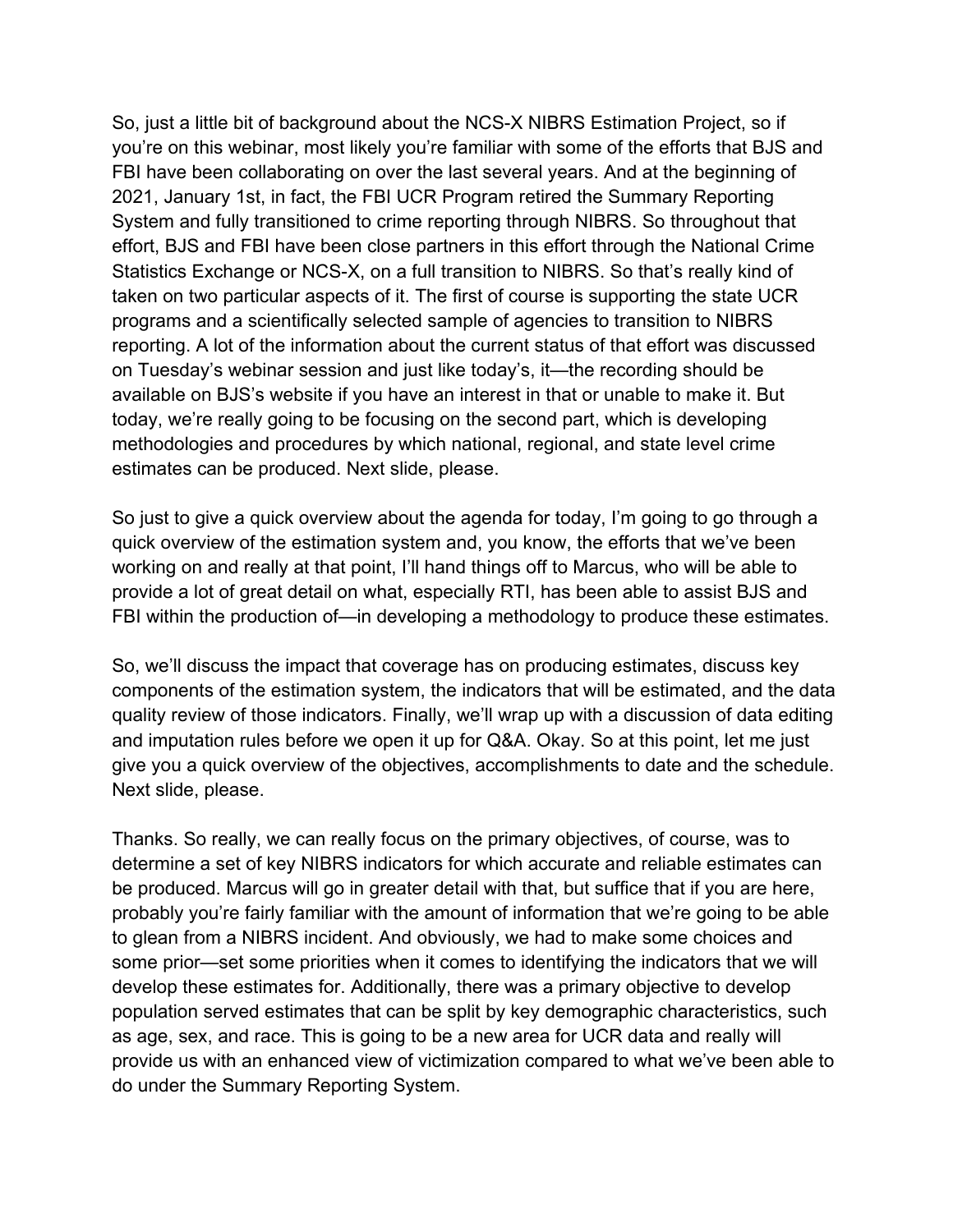And, you know, finally, the, you know, the primary objective of using the NCS-X sample to produce national estimates, that was our ultimate, you know, top goal was to ensure that we had defendable national estimates throughout this transition. Beyond those primary objectives, there were some secondary objectives that we also wanted to consider throughout this project and that is really to focus also on subnational estimates, so some regional and state level estimates will be available, as well as looking at ways that we could develop population served estimates for agencies that traditionally are classified as zero population agencies. I will at least preemptively say, because I anticipate that there would be a question that this is really an optional extension, to really enhance what is delivered through the NIBRS estimates and that the FBI will still have zero population associated with many of these agencies.

So, Marcus will again, you know, provide a lot more detail on this, but just quickly some of the key milestones that we can report that we have both hit and also anticipate delivering over the course of this year. Back in the fall of 2021, we received, BJS and FBI, the delivery of what we refer to as the alpha version of the Estimate Generation System prototype. And with that delivery, there was sort of a proof of concept effort to actually generate estimates based on 2020 data. With that, over the course of this winter, both FBI and BJS have been working to integrate this estimation system into their infrastructures in anticipation of the publication of the 2021 data. The next milestone that we anticipate in the spring, early spring of this year, is some further refinement, to both improve efficiency and address some methodology, you know, refinement that obviously occurs throughout the development process, there will be a beta version, and also a gamma version that will be delivered both in early and late spring. And through that whole process, there'll be an opportunity to update the estimation methodology to account for additional transition to agencies.

Finally, in late summer, fall of 2022, we will be, both BJS and FBI, working to disseminate information about these new estimates, much like what we're doing today, providing a lot more information on how it works and how it's different from what people may have grown used to under the Summary Reporting System, and really setting the stage for the finalization of the estimation system that will produce national estimates for the 2021 data year. That's a lot. And I can even go into further detail when it comes to these six key areas and some of the accomplishments that have been achieved through this project to date.

First of all, of course, the indicators, as I mentioned, there was an effort to determine which indicators would be estimated in the initial estimation system. This also is going to include law enforcement officers killed and assaulted assault data that is also integrated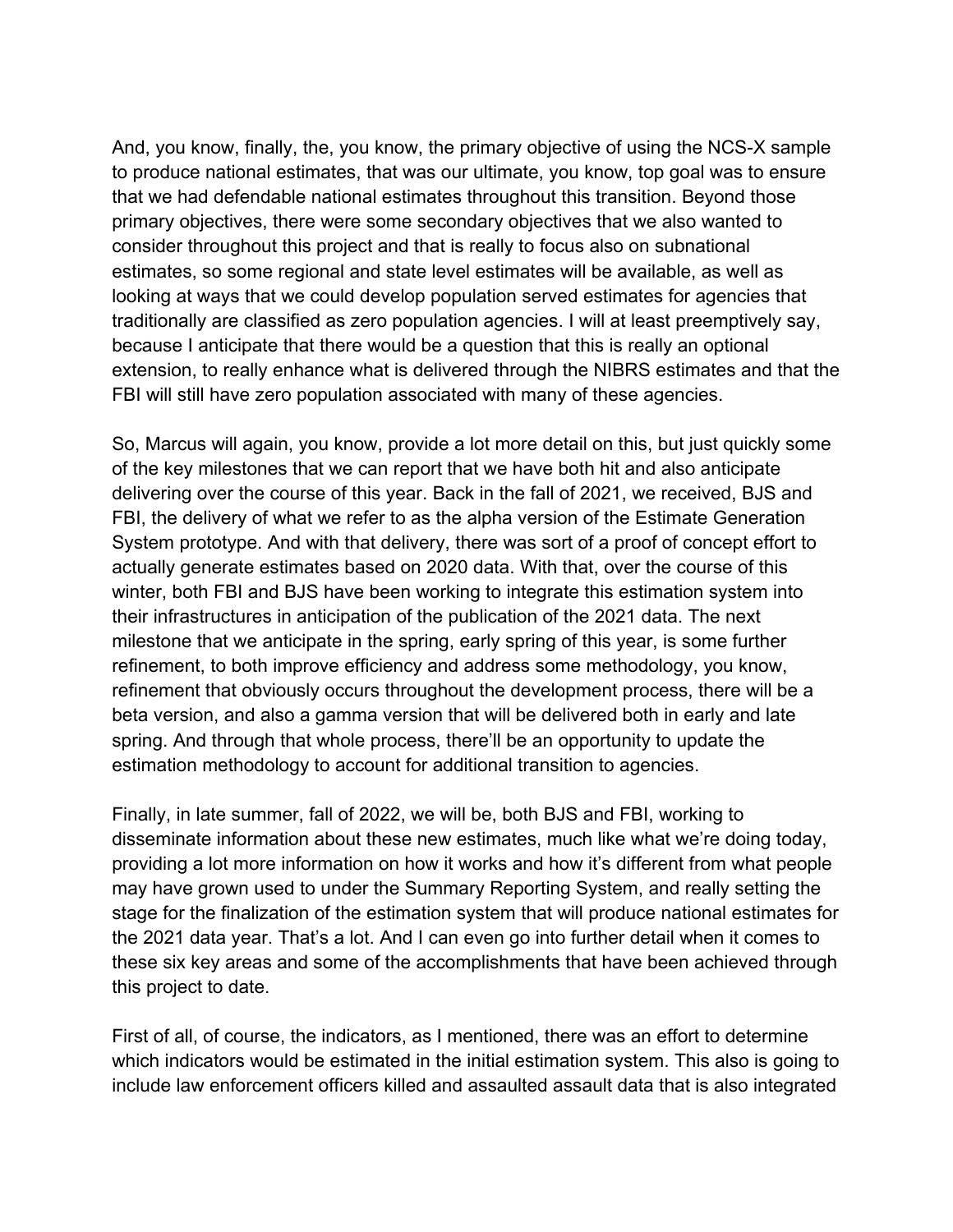within the NIBRS data collection and assessing additional measures such as drug offense indicators. So, really we're trying to launch this project with what would be considered, sort of, the highest value more—the more sought-after data with the possibility of additions later.

Estimation, the development of the weighting methodology that Marcus will take you through in greater detail based upon the expected transition of agencies. And the—that led to the development of three types of weights, so a national weight, a regional weight, and a state weight. Quality is the third, sort of, prong to this effort. And to date, we've been able to determine a set of quality checks to identify agencies that have outlier responses to each data element and integrate that somewhat in the imputation methodology for victim, arrestee, cleared offender demographics, plus victim to offender relationship.

Population estimation, as I mentioned, there's really an effort to try to expand upon the population served data that is usually associated with UCR data to incorporate some disaggregation by age, sex, and race, and determine when it would be possible to produce accurate population estimates for those zero population agencies that have concurrent jurisdiction over a primary law enforcement agency. Variance, estimation, and suppression, there was a—we were able to—I should say we as the project, but really honestly RTI did enormous amount of effort on this obviously, developed variance and suppression rules for the alpha version of the prototype and those suppression rules take into account bias within the variance estimation methodology.

Finally, in that particular aspect of variance estimation, there is an effort to determine if alternative variance methodology or suppression rules are going to be needed for that beta version that's forthcoming.

And finally, when it comes to the prototype itself, as we've talked about, the alpha version was delivered in October of last year and there will be further work to optimize that system in anticipation of both beta and even the gamma version later this calendar year. So with that, I will hand it over to my esteemed colleague and collaborator on this, Marcus Berzofsky.

MARCUS BERZOFSKY: Thank you, Cindy. Can you—can you guys hear me? Is everything okay?

ERICA SMITH: Yes.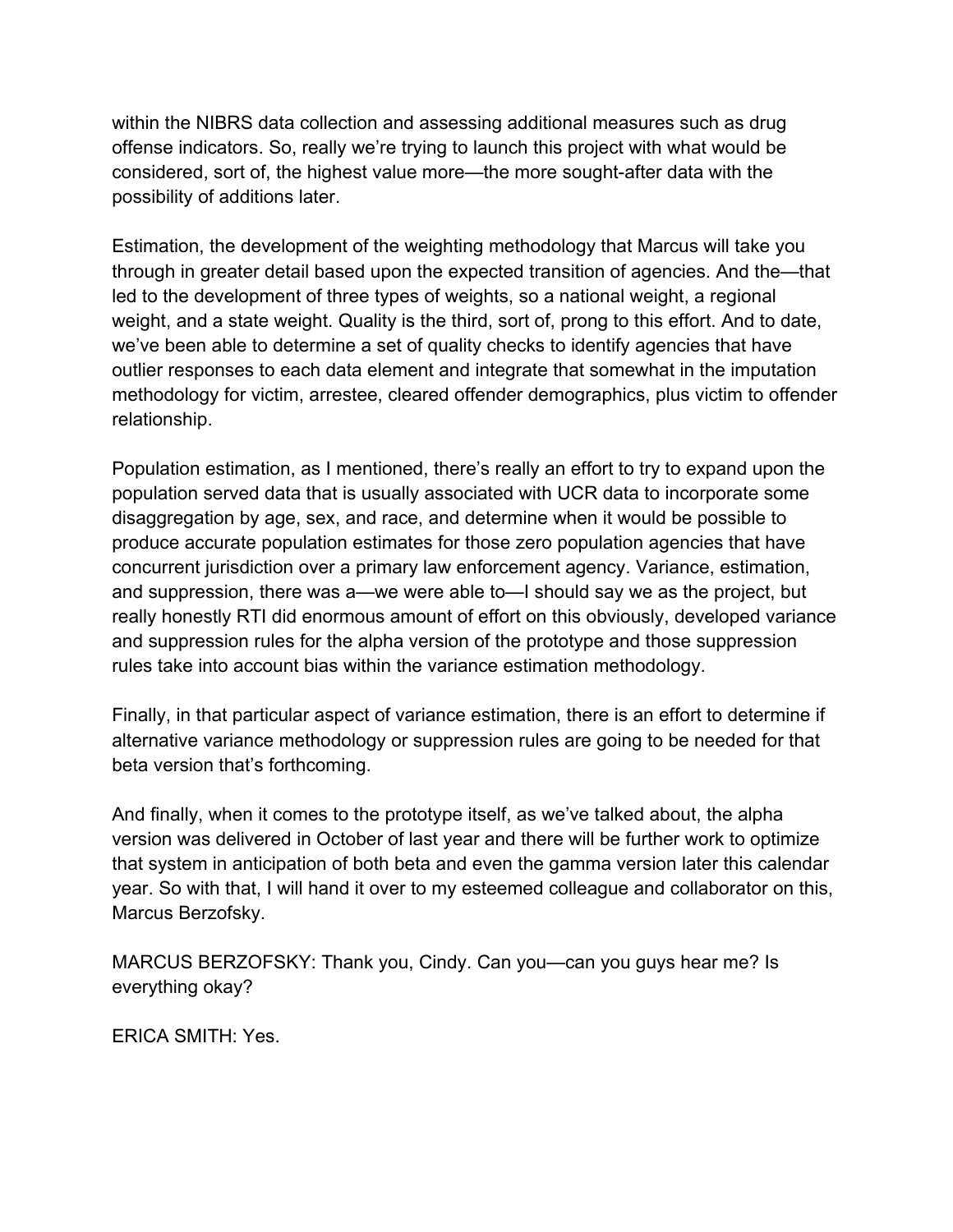MARCUS BERZOFSKY: Okay. Perfect. Thanks. All right. Well, thanks, Cindy, and thanks for that introduction. I'm Marcus Berzofsky. I'll walk you through the rest of the slides this afternoon. I will say, given the last slide that Cindy just walked through, we're going to focus on the first, I think it was five, the ones related to estimation. I won't get into a whole lot of details about the system itself. But obviously, as Cindy walked through the schedule of it, we—you know, if you have questions about it, it's, you know, itself and the schedule and what it entails, we are more than happy to answer those in the—in the Q&A.

So, I'm first going to talk about coverage. Now, Kim—for those that were on Tuesday's webinar, Kim Martin went through a lot. I have some slides that are going to overlap, we have overlapping slides. But—and I think that's a good thing, because I think it's worth going over these again. And I'm going to talk about it from a slightly different point of view, because I'm going to really focus on what it—what the impact of coverage means for estimates, both at the national and subnational levels. And so we'll talk about it. I'll talk about it in this context.

But I wanted to start with just some basics, you know, not knowing, you know, everyone on this call in advance, so I just want to talk about some basics, about what we mean by coverage and what the coverage rate means and how that impacts and, you know, why that matters, why we—why we should care about coverage. So, the "coverage" or the "coverage rate" is the percentage of the population from which we have responses, or we have, you know, we have, in this case, we have NIBRS data from. And coverage is important because it can be calculated in two different ways. So, it's a—it can be a little tricky in that way, when you say what the coverage rate is, you have to really understand what they mean. And so I give a little example here, if you had a state, State A, there are 300 agencies in that state representing 5 million people. If you had participation of NIBRS, you know, NIBRS transitioned and provided NIBRS data, 200 of those agencies provided data and those 200 agencies represented 2 million of the resident—residents, you can calculate coverage two different ways.

First, you could say, well, I have 200 out of 300 possible agencies or two-thirds, 66.7 percent coverage rate, or if I was going by the population, I could say, well, I have 2 million people served that provided—we have data representing out of the 5 million in the state, that's a 40 percent coverage rate. So obviously, those two numbers are very different, right? So when you hear someone mention the coverage rate, I think it's very important that you follow up with—if they don't say—follow up with the question of, "What is that based on?" Because it does matter in terms of thinking about what—how much of the state is really—or the area that you're talking about is really being represented.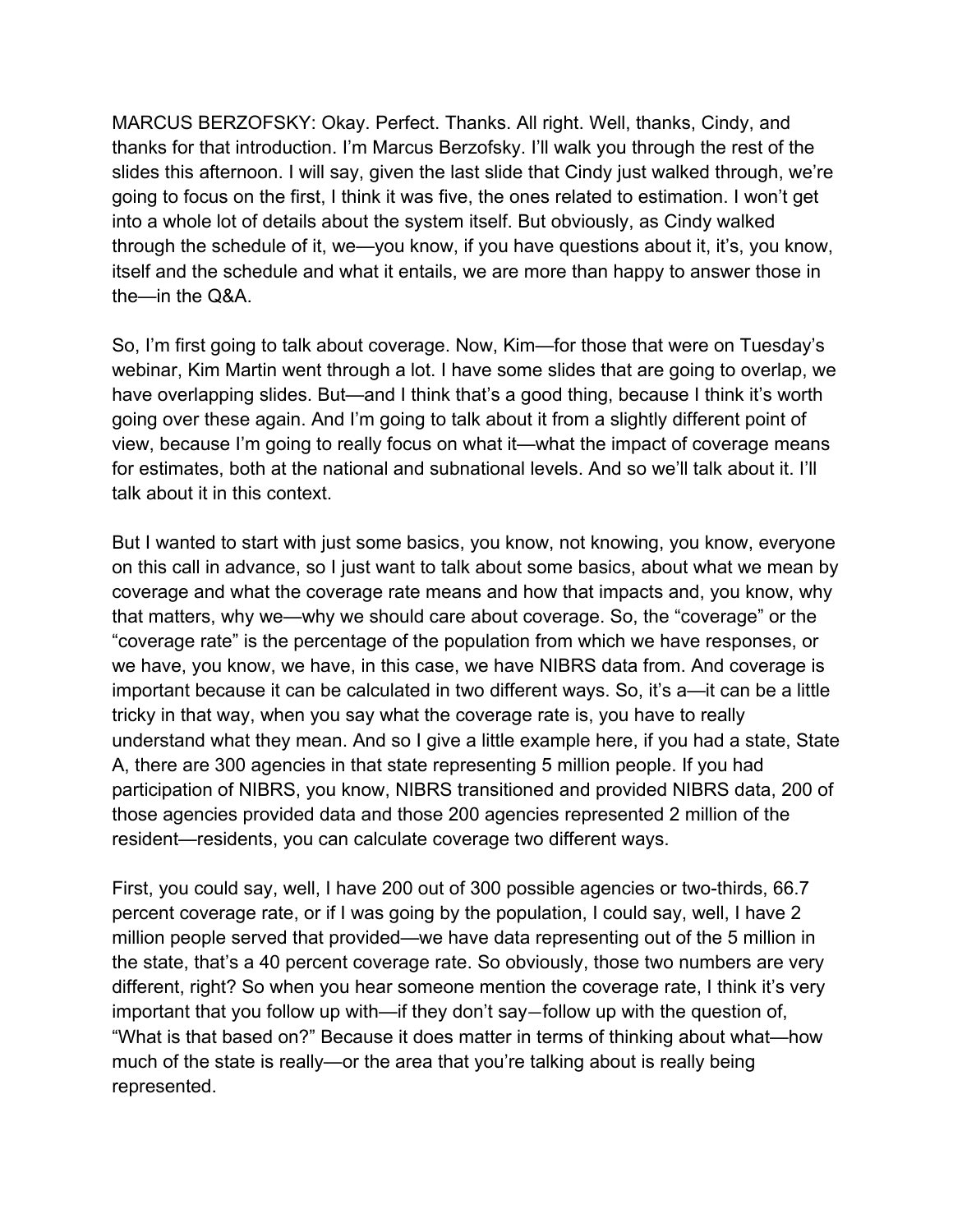So, why does it matter? Why ultimately, from an estimation standpoint, does coverage matter? Well, what we're—the next concept we're going to talk about in a couple of slides—in a couple slides, I'm going to talk more about coverage and the actual numbers in a second. But, you know, is that the lower the coverage rate is, the more uncertainty there is about an estimate. And as I'll talk about it uncertainty is just that it's uncertainty, you're unsure. But like I said, I'll talk more about that in a minute. But the problem with uncertainty is you, you know, you're uncertain and so that leads to potential error in the estimate. When you have a point estimate, you can't say that's exactly what the answer is, the estimate is. And so you have to account for that potential uncertainty when you publish any sort of estimate. And also, we'll talk about that today too. And the—and so what—so, like I said—as I was saying, you have to address that uncertainty and normally the way one does that is with a confidence interval and we'll talk about how we are going to construct confidence intervals, which might be a little bit different than how a traditional random sample survey would calculate a confidence interval. So we'll talk about that later in the presentation.

And so from the NIBRS, for people who are used at UCR, I should say—or summary UCR estimates, one thing—this is a very different—I want to point out that this is a very different sort of way to see the data presented. Under summary, you could either report through summary—summary-only data or you could report NIBRS and NIBRS would then be converted to summary. And under that arrangement, you know, pre-2021, the coverage rate was around 97 percent. And so when you have coverage rates that combine coverage rate around 97 percent, you're pretty certain, I mean, that that 3 percent isn't going to impact the estimate very much. So that allowed the UCR estimates to just be put out as a number by themselves, they didn't need a confidence interval, they didn't need any other detail around them, because they were fairly certain that was the number—that was the number of crimes that occurred for a particular offense. Whereas when that number is lower, you know, that you can't just get away with putting out the number. Next slide, please.

So what is the coverage right now when we look at just NIBRS only reporters? Well, it has grown and has grown dramatically over the past two years and it's continuing to grow. So in 2018, it was around 43 percent. And what you can see here by the shading of these colors is that, you know, it—but it wasn't equal across all the states. And so for example, in California, it was near zero in 2018 and versus something like South Carolina or Virginia, it was 100 percent. As we move to 2020, we've moved up to 57 percent coverage with over 10,600 law enforcement agencies participating, but you still see some states that are lagging behind. And with 2021, for those that were on Tuesday's talk [INDISTINCT] mentioned that the number is now over 11,000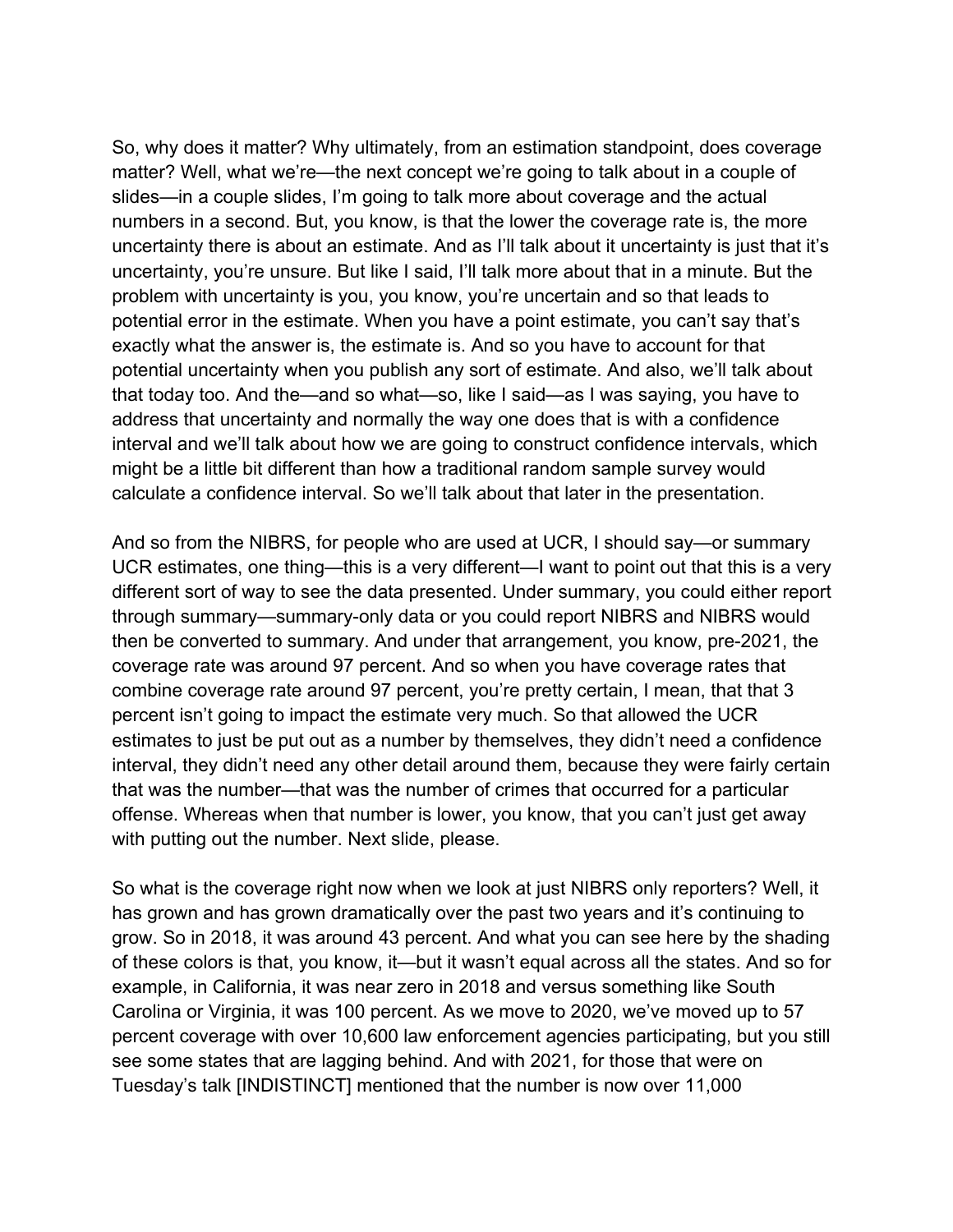participating somewhere around 63 percent, 64 percent coverage rate. So we're moving up there and more agencies are transitioning now that we've stopped—now that the FBI stopped accepting summary as we go. Next slide, please.

So among those agencies, of those 10,000 that had participated, we put a special emphasis on the largest agencies. Now, why do we do that? Well, just as we talked about in our two examples, you can count agencies, each agency as being equal or you can talk about the population that it serves. And obviously, a large agency represents a much larger population and with a larger population comes more crime. So from a coverage standpoint—from a representation standpoint, those large agencies are critical to fully understanding how much crime there is in the United States. And so there were 72 agencies, that as of—when the NCS-X sample was drawn, about a decade ago, that had not transitioned yet to NIBRS. Now, our expectation in 2021 is that 40 of those will have transitioned and been able to provide all 12 months of data via NIBRS, 13 will have transitioned and provide about half a year, you know, half—between six and eleven months' worth of data, and eight will have transitioned and provided between one and four months of data, whereas 11 agencies will not quite have transitioned or we're not quite sure if they will or not, will make it or not.

So, all in all, that's pretty good, that we're moving, you know, we've put the NCS-X Project, put an emphasis on these agencies, and, you know, put a lot of work into getting as many of these agencies to transition as possible. And so that is a good thing from both a coverage standpoint and a representation standpoint. So that's going to help and be critical in the estimation process that we're moving to now under the NIBRS only estimates. Next slide, please.

So, how does that then break down about by region? Well, if you look at the regions, you can definitely see that they're not the same. For example, the Northeast has 74 percent in 2020, non-responding by coverage. And one of those big agencies is, of course, New York City and so that's playing an outside role in that 74 percent, whereas other areas have much higher coverage. So the South is—was a much more early adopter of NIBRS and only has 30—and, you know, and has around 70 percent of the population covered. The West is sort of in between at 50 percent, you know, as we show—we talked about California was lagging behind and that would be a big part of that 50 percent. But the point here is mainly that the participation from NIBRS is not equal across the country. And so what does that mean for estimation? And what does that mean for potential issues when producing estimates? And we'll talk more about that as we get into the estimation process itself. Next slide, please.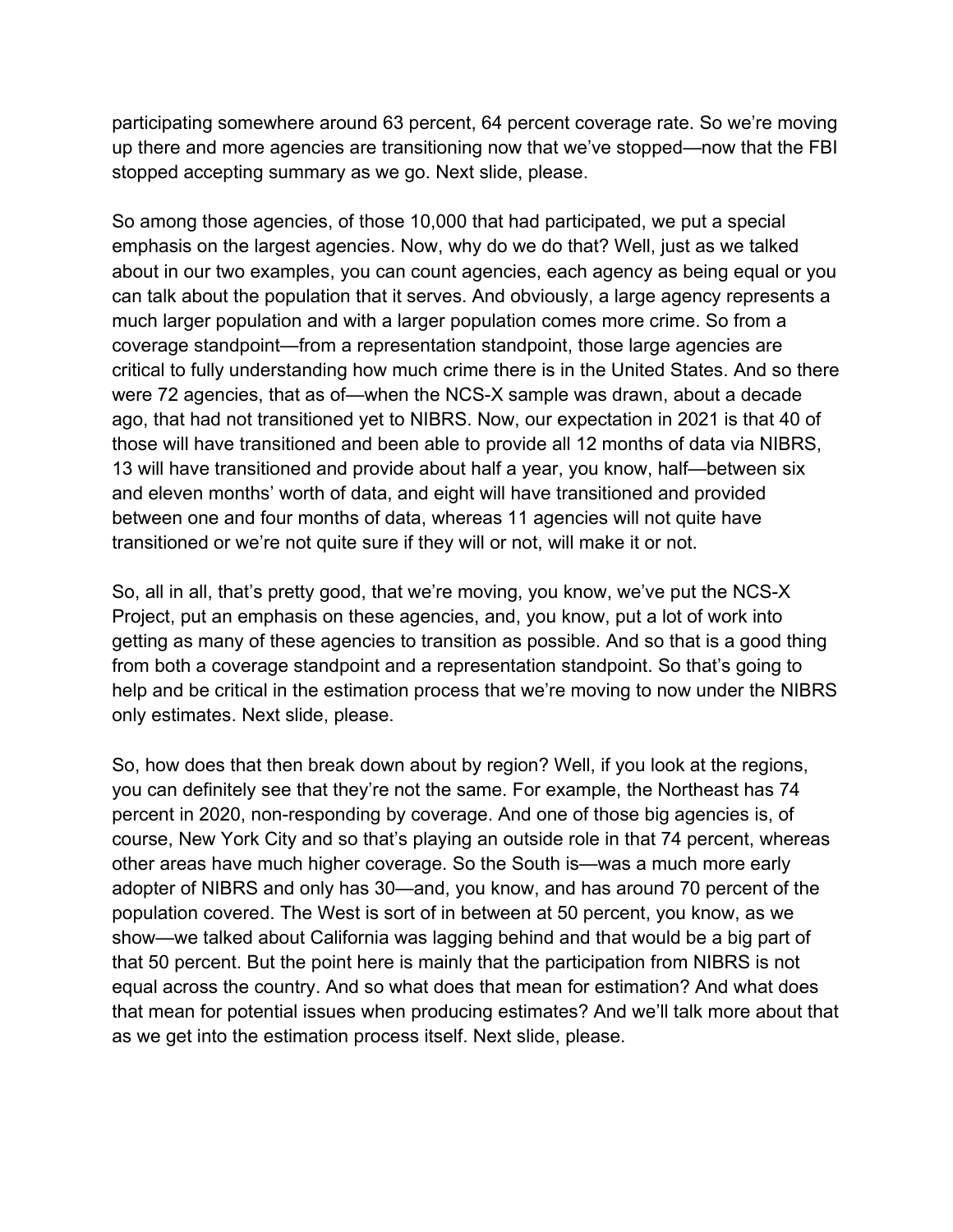So, implications, so again, I'm going to throw out another term here that I'm going to move—I'm going to talk about it in more detail in a—in a little bit in the presentation, but the big impact here is the word suppression. So ultimately, when coverage is low, there's questions about whether or not you—whether or not the estimate should be published. There's lots of reasons for that, but basically, the percent—ultimately, it's around the precision, the confidence interval around that estimate is going to be too big. And if it's too big, you know, you don't want to put up that estimate because you don't know if the point is—how accurate that point estimate you said is. So due to the variable coverage across these different areas, we're going to make recommendations to the FBI and BJS about which estimates should be published and which estimates should not. And so that's going to be part of this process that hasn't been part of, you know, the summary crime estimates in the past because as I said when you were at 97 percent between both summary reporters and NIBRS reporters, there was—there was no uncertainty and so you could publish everything without any concern.

Secondly, clearly as we just showed with region, some geographical areas and agencies subgroup will have lower coverage ratios. So what does that mean? So that means maybe certain whole areas might have to be suppressed. Not just certain estimates but certain whole areas might have to get suppressed and we might not be able to present them. We're going to talk about states in a second. But certainly that may, you know, apply to some regions. But it also means that because the coverage is very different, we had to produce, as Cindy said earlier, separate weight for each region.

So in a perfect world, we would—we would do what's called going from the bottom up, each agency would have a weight that would build to a state, that would build up to a regional, that would build up to a national estimate, that would be the ideal way to do it. But because coverage is so variable, we weren't able to do that yet. Hopefully, one day soon we will but right now, we had to look at each areas, each type of geographic areas separately and build a weight accordingly.

So, and last, the NCS-X had a sample of 400 agencies. Those agencies included those largest 72 that haven't transitioned yet. By 2020, 167 of them had transitioned, obviously that's not 400, but we noticed that, you know, those agencies really are critical. Those agencies were the 72 largest and then the random sample of the rest were critical, and getting those on board really make a big difference in terms of improving the precision of the estimates. Especially in certain special population groups like tribal agencies and where they were—they were also putting an emphasis on them and getting them to transition.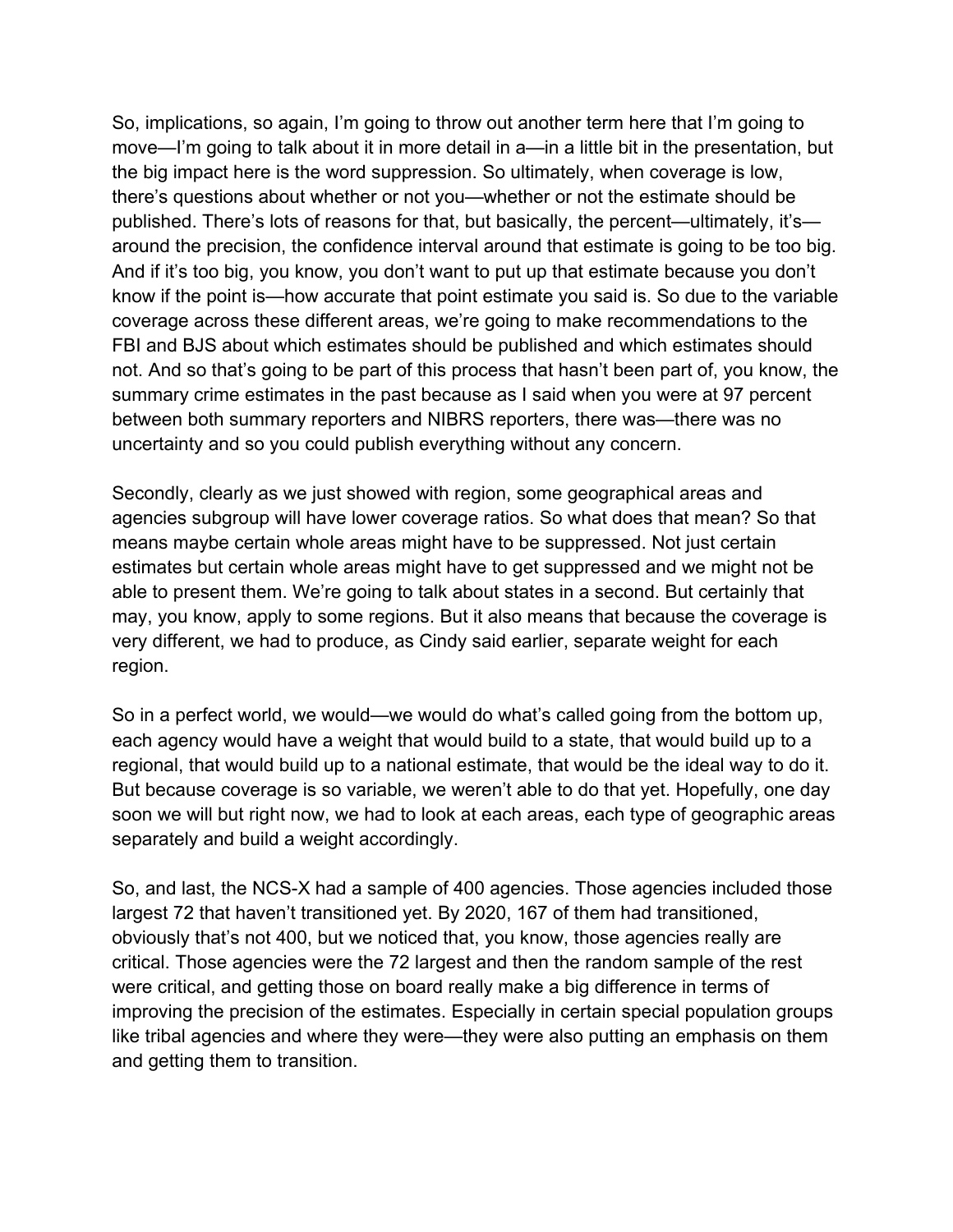Next slide, please. So at the state level, I want to talk about where we moved—where the—where transition has moved to at the state level. So these are the list of states that have or we expect to have at least 80 percent coverage. I chose—just so I'm clear, 80 percent in my—was an arbitrary number on my part to choose. It doesn't—as—we'll talk about it doesn't have any specific meaning right now but you can think of 80 percent above coverage, we're pretty certain about the estimates in that state. So at least you can think of it that way. But the number itself won't be an important number at the end of the day. But ultimately, you can see there were 22 states in 2018 that had 80 percent or better coverage. We expect another eight states to achieve that in 2021. I think based on the numbers [INDISTINCT] had, I think it might have been slightly better than that, I think we might be at like—no, I guess that's 30. So we're about 30, 31 states that achieve that mark, so that's good, over half and the others are all coming up, you know, at varying degrees below that. And so the question then becomes at the state level, what does that mean? When can we produce a state level estimate, when should we not, and what are the implications of those two things? Next slide, please.

So as I said, you know, expansion is varying, we probably won't be able to produce in 2021 an estimate for every—all 50 states. We're going to try to produce as many as possible but it probably will not be all of them. There's certain states that are lagging behind, specifically, you know, as I mentioned, California and Florida already but also Alaska and New Jersey are lagging. But we do expect significant progress from several of these states in the—in the coming year. So what does that mean? That means that maybe these states will not be able to have an estimate published this year but next year they will. So states that might not be able to have an estimate published yet, will, as time goes on and as they continue their transition process, they will be able to have estimates published in the near future. I do want to point out. I'm putting a large emphasis on coverage, mainly because it's an—it's a concept that I think everyone can grasp, can understand.

Okay. We are recovering this much of the population but it's not the sole determinant of the whether or not we do publish an estimate. That is going to come down to precision. And I'm going to talk more about that—and uncertainty. And I'm going to talk more about that next. But I focused on coverage here because I think it is an easy concept well, relatively easy concept for people to understand and it's highly correlated to uncertainty. So while it's not the determinant, it's a very highly correlated measure. Next slide, please.

So now I'll get into some other considerations, the first one of which will be uncertainty. All right. So uncertainty basics, so I threw out this term earlier, I'm going to try to talk a little bit more about it now. If you have any questions about what it means exactly, if I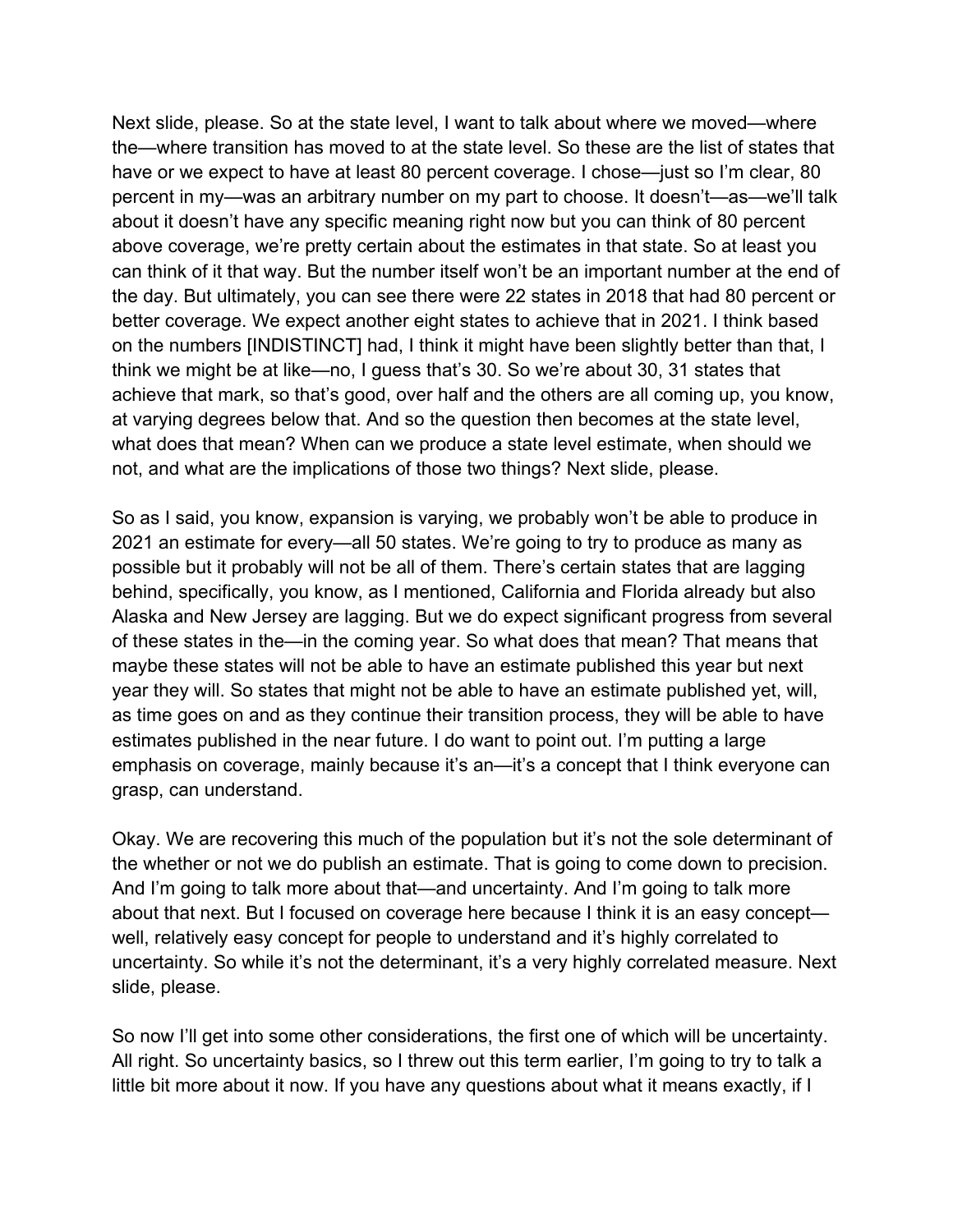don't do a good job here, please feel free to ask a question in the chat. Uncertainty in an estimate basically occurs when you don't have participation from everyone in the population. So this can occur if you have a random sample, so normal official statistics, like the national crime victimization survey comes from a random sample of households, it has uncertainty. Just like in NIBRS now, even though it's administrative data, since it doesn't have participation from all agencies, it has uncertainty.

When you have uncertainty and you think of the word uncertainty, it might not be a word you're used to hearing and so I'm going to now, like, get at the words you are used to hearing in a second. But uncertainty is an umbrella term that really can be broken down into two parts. Part one is variance and part two is bias. Variance is probably the one you're most used to hearing. These are like standard errors or, you know, that you would typically hear around the sample. And the variance represents the random error that would occur due to not having all participation. And like I said, that is what you would traditionally get from a random sample like the National Crime Victimization Survey. Bias and when you have a random sample, there is no bias. So that's why you don't always hear the term bias. When you have a random sample because it's random, you know, those units selected are representative of everyone and there's no reason to believe that they could be different and therefore have bias.

On the other hand, bias represents uncertainty because when you—when you don't have a random subject, which is the case here in NIBRS. And the reason they're not right here in NIBRS is there could be a fundamental difference between why an agency was able to transition and why it was not. That could be correlated to its crime counts. We just don't know, maybe it is, maybe it isn't, but the fact is we don't know, and that and that not knowing is a potential form of bias. So, for NIBRS and the NIBRS estimation, we want to use this term uncertainty because we are covering both—we need to address both variance and bias. Okay? So as I said, you know, why does—why does uncertainty now matter for NIBRS? Well, the lower your level of coverage, again this is the correlation, typically the higher your level of uncertainty. There's a direct correlation there. And so as we just said, since we're moving to an environment in the UCR for crime counts where we don't have summary anymore, so we don't—at least in the short term until everybody transitions, we don't have that same high level of coverage, we now have to deal with this uncertainty that we didn't have to before. So that—so it matters in that it's a new thing that we have to deal with in the concept of the UCR program. Okay?

So how will uncertainty be measured? So uncertainty is going to be measured through what is called, another statistical term, the mean squared error. The mean squared error is a term that combines variance and bias, it's the variance plus the bias squared. And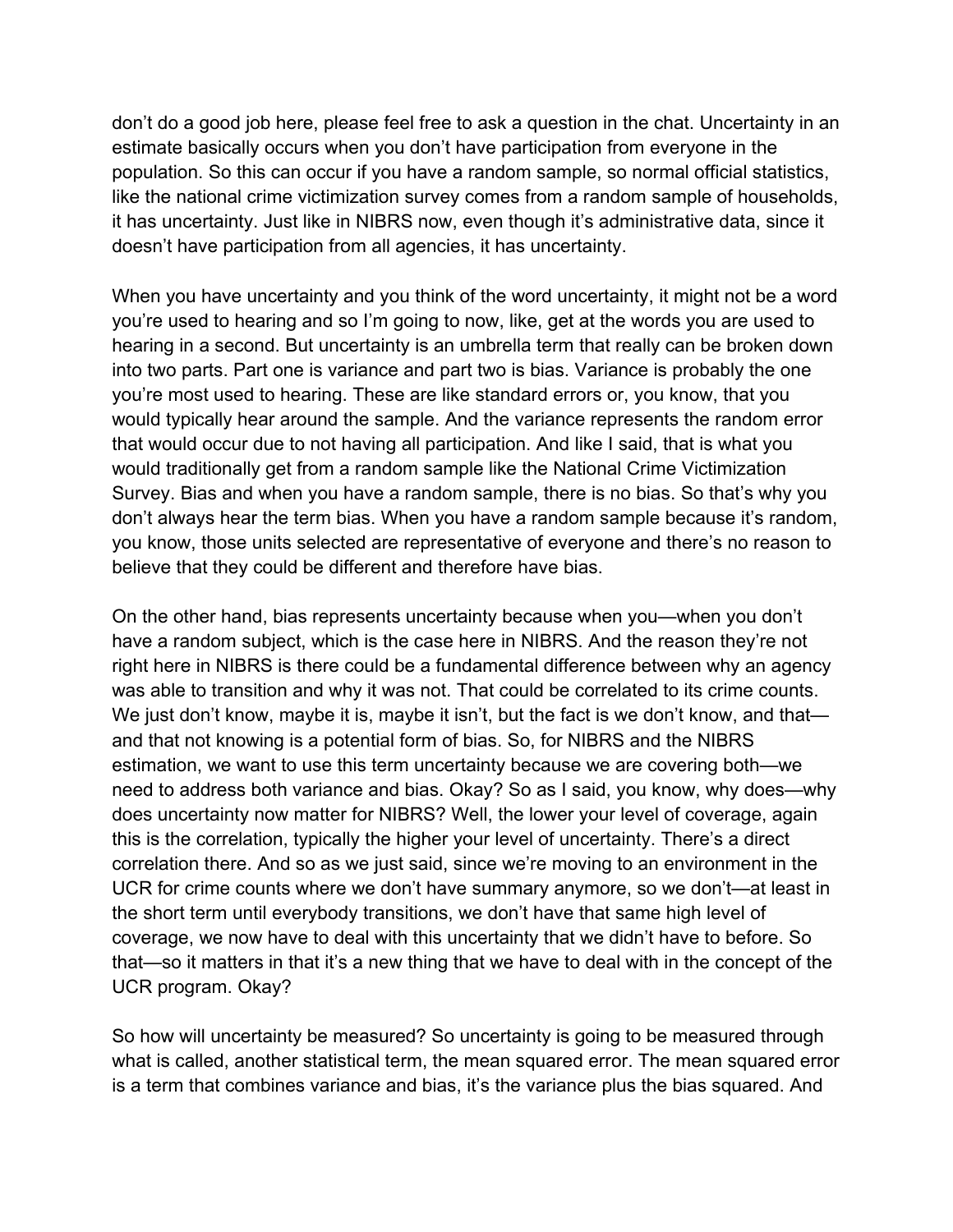the bias is squared could bias can be a positive or negative value, so they square it to make sure that it's always a positive value. But that mean squared error is you can think of it in terms of the analogy is the standard error. So the standard error that you have from a variance that you would see in a report from BJS, they would publish an estimate and then they would have a table that would tell that you what the standard error is around that estimate. That standard error is the variance. It's the representation of the variance. The mean squared error is basically that exact same concept, but it both incorporates that variance component and the bias component. And so it can be used in the exact same way.

So, in the same way that the standard error can be used to create a confidence interval, the mean squared error can be used to create a confidence interval. It just has that extra bias component factored into it. But ultimately, what you'll start seeing with NIBRS now is a confidence interval based on that mean squared error to go around every single estimate that is published. Okay. Next slide, please?

So let's talk about how we're going to create these things. So, on the variance side, we're going to use something called linearization. Not to get [INDISTINCT] the variance estimation but there are two ways of doing variance estimation. One is linearization, one is replication. We looked into both. Ultimately, while there are some nice properties of replication, it is a little more computationally challenging to do and when you're going to create—calculate 10 million estimates like we are, you have to be concerned about that. And what we ultimately found is that the variance estimate was not different when we use linearization versus replication. So we went with linearization mainly because it was more computationally—like I said, you go get the same result and it was computationally better, you know, with—for the size of and amount of data that we're going to be producing.

On the bias side, I don't have a [INDISTINCT] for some reason, but on the bias side, there are a couple of different ways that bias can be calculated. Bias is tricky for something like NIBRS because we don't have—we don't know what the actual true value is. So bias for those who don't know what bias is, bias is the difference in your estimate, so the people that reported data, provided data versus what—if you had everyone what you would get, that difference just subtracting those two numbers is the bias. And since we don't know the second piece of that, what the value—what the count of crime would be if everyone provided it. We—you know, we have to get a proxy for bias. And so, there are a couple of ways of doing that, one, you have 2020 summary data which did pretty much cover everyone. So at the top line, you know, the top line number of offenses for each offense type and so you could use that in—you can calculate the bias in 2020 between NIBRS reporters and everybody. And then there's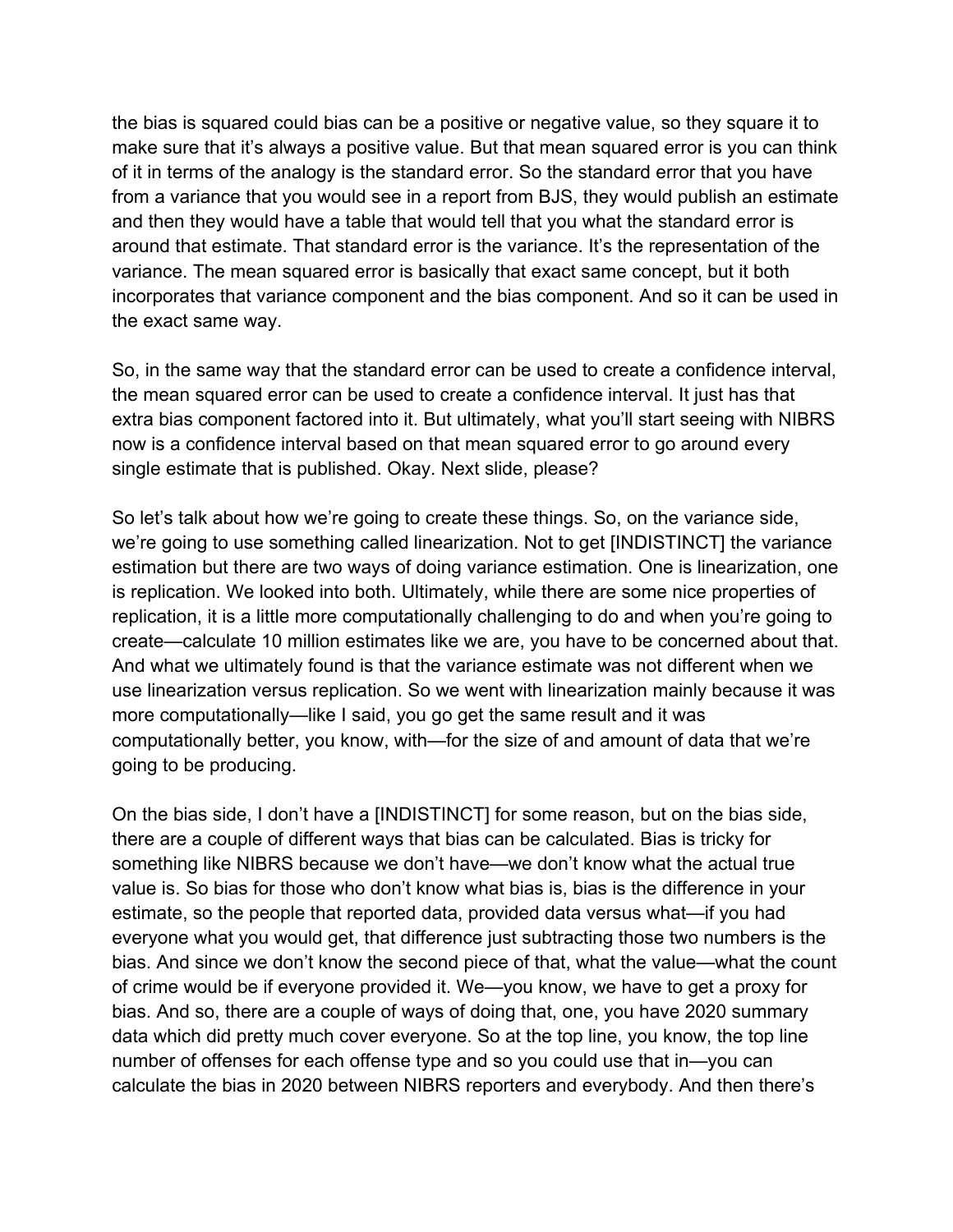other ways of using imputation and other statistical procedures to try to approximate what that bias is from the part that's missing. Imputation, we'll talk more about it too. But it's used to fill in missing data and so it could be used as well. We are actually still—this is why there is an alpha, beta, and gamma version, this is one of the methods that Cindy mentioned that's still being updated. We have both—we're just investigating them both, so I cannot say with certainty which way will be used to [INDISTINCT] the bias right now. But just know that there are two ways of doing it, the bias will be calculated for each offense at a minimum each offense separately, the bias does vary. As one can imagine, different offenses will differ by different parts of the country. So, when you have different participation, some crime types might have more bias than others and so you need to be careful about that. So, we are certainly taking care of it, you know, at the offense type level. But like I said, the exact approach is still being worked on. But ultimately, we will have our variance, we'll have our bias, we'll combine them in to the mean squared error that I mentioned and then we'll be able to create a confidence interval. Okay.

Now, now that we have this confidence interval, what can we do with it? Well, obviously we'll publish it. But beyond that, we can take that confidence interval and we can see how big it is. And if it's too big and I'll get to what too big is in a second, if it's too big, we're going to tell BJS and the FBI, we would probably recommend not publishing that estimate, if there's just too much uncertainty. And so what is too big? Well, most federal agencies that do surveys, they have—they use a rule that is if the ratio of the standard error, they're usually dealing with a sample, of the standard error over the point estimate is 30 percent or more, or the estimate is based on a really small sample size like less than 10 agencies or something provided a value in the case of, you know, NIBRS, then usually it would get flagged and potentially suppressed. So we're going to use that as an initial starting point. We're then going to say okay, well, that's done for each—that's done for each particular estimate that we're going to produce, you know, be it flagged or not flagged. We can then look across a given area and see how many estimates in that area are being flagged. So for example if you took a state, you took Maryland, I don't know, if you took Maryland and you saw—and you looked at how many estimates were being flagged, if more than 50 percent of those estimates were being flagged and recommended we suppressed and the coverage rate was below 80, we would say, well, that's a lot of uncertainty from a lot of estimates. So it's probably the ones that aren't getting flagged may be suspect to they just didn't happen to get flagged. So in that case, we would recommend that that entire area not be published. And that's how we're going to dictate whether, you know, we're going to recommend whether or not a state is—have their estimates published initially. So as their number of estimates that have you know, have—as their estimates get higher coverage, their level of uncertainty will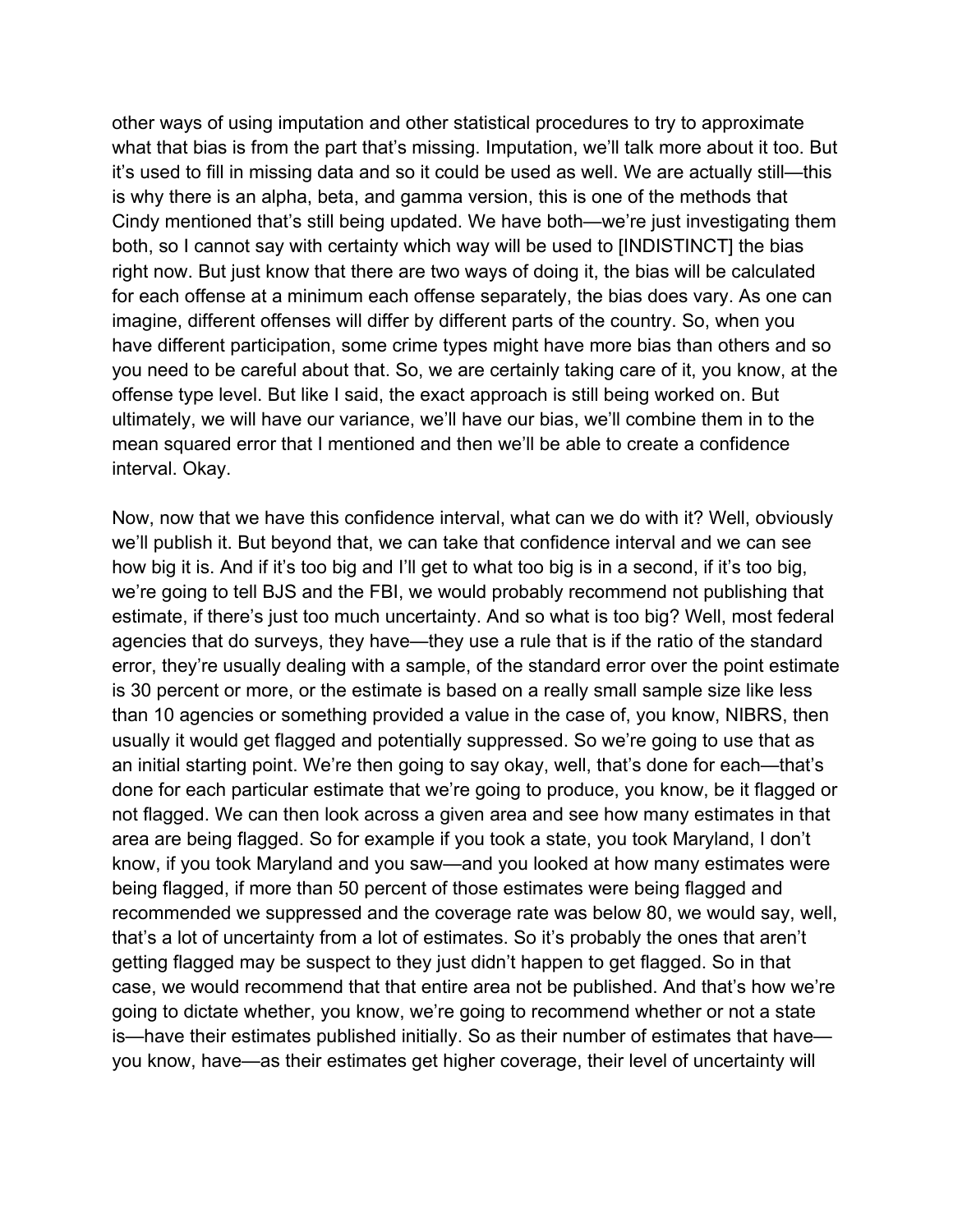go down, their coverage will go up and over time, the number of states that are published will go up and up and eventually of course reach all 50 plus DC.

Now, the one caveat to that rule is that, you know, in these small states, you have some really small states out there, you know, relative in terms of population, take the Dakotas. The Dakotas are 100 percent reporting states but they're really small, they don't have a lot of crime. And in some crimes, you have very few agencies reporting the crime. But we know it's everyone, you know, they're just—they're 100 percent reporting states. So in those cases, we're going to say, okay, we recognize that in those places, we are certain about the estimate, it just happens to be small and that's okay. So in those cases, we're going to undo those first two rules and we're going to say we can publish every estimate in that area. So we're recognizing that when we do reach that certainty level, a small number is acceptable, it's just it is what it is. And those cases, we will publish the estimates. We'll recommend that the estimates are published and go from there. Okay? So that's suppression and how—so suppression is directly—ultimately directly tied to uncertainty which is all—which is a function of variance and bias. I don't know. I guess that's the take away from all of that. Okay. Next slide, please.

All right. So I'm now going to move to the next area. So, NIBRS—well, NIBRS—I guess summary allowed this too, but NIBRS allows it at a much finer detail, and we're going to talk about the estimates themselves—or the indicators themselves in a second. But in the NIBRS—well, with summary, we all—UCR, we always could publish three different types of estimates. They were counts, how many of the type of crime occurred, a percentage, what percentage of total crime did that make up or, you know—you know, characteristic, or in the case of NIBRS, you have characteristics. And then you have a rate. So, rates are important because they standardize the estimates across areas. So if you have two areas and one area had a 100 robberies and area two had 200 robberies, well, you would say, well, area two had twice as many robberies. That's true, but if you then learn that area two had twice as many people, well then, you probably would expect it to have twice as many robberies. So rates take the population into account and standardize the estimates so that you have basically a number of, like, say robberies per 100,000 people. So for a set number of people, how many robberies were there? And in that case, those two numbers in that example I just gave would end up having the exact same rate. And that's important because then you can really compare across areas very easily and know if they're really different or not in terms of the crime counts.

So in today's world, under summary—when there's summary, the FBI produced a population estimate for every single law enforcement agency. And so because they only were dealing with counts at the aggregate level, that's all they needed, they could then create a rate, they can aggregate those populations up from the law enforcement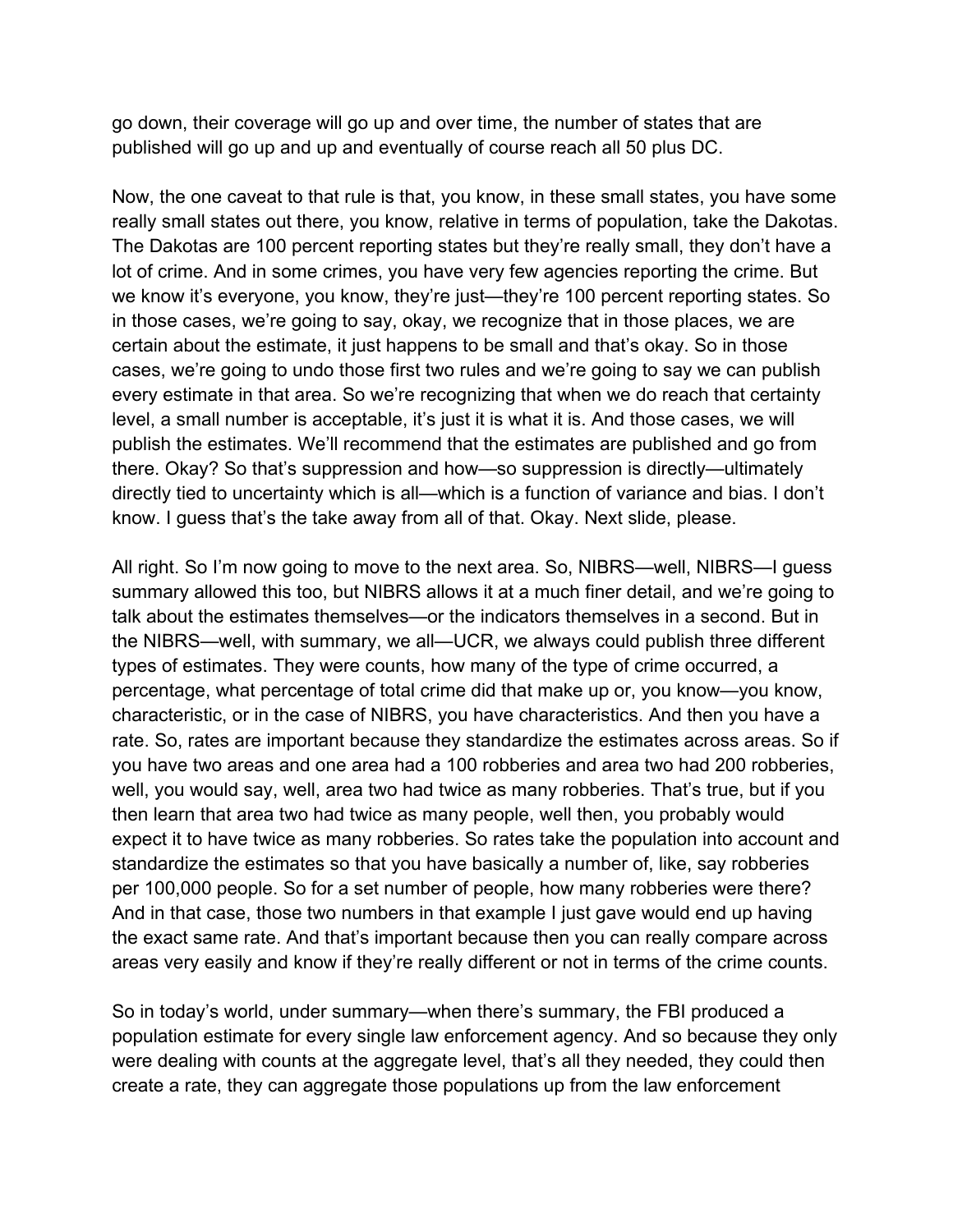agency to whatever geographic area they were estimating and calculate a number of crimes per persons in that area. But with NIBRS, we want to fully take advantage of NIBRS and NIBRS goes deeper than just a top level count, it provides victim characteristics, arrestee characteristics, offender characteristics. It does all of these detailed characteristics, you know, where you can get age categories, race, you know, race groups, and of course gender, male or female. So now we can break crimes up by those different categories. If we break crimes up by those categories, we may now want to produce rates by those same things. So for example, you know, a good example is rape. You might want to very well split rapes up—rape up between male victims and female victims. You can do that with NIBRS. But then in order to calculate a rape, you then need for each of those areas, a population of males and a population of females. So you need that additional population estimate. And that's what we're now bringing to the system that will be in the system, will be those additional population estimates, you know, where we'll go and disaggregate it. So we're taking the top level number and we're disaggregating it by those key demographic characteristics of age, sex, and race. And so we're going to—so NIBRS—the NIBRS system will be able to create those rates by those different categories.

The next thing it'll be able to do, and Cindy talked about this and she anticipated a question about this, and it was a good anticipation but there are zero population agencies out there. So zero population agencies are agencies that overlap with another agency and for purposes of not double counting the population, their population is zeroed out. As Cindy said, that will still be true, we're not going to double count people, but we wanted to be able to let the system say if we want to just look at those agencies, that agency type. So for example, we just want to look at universities or we just want to look at tribal agencies, even they—or even though they overlap with the city agency or a county or something like that, we want to be able to get a population for them and be able to calculate a rate. We're going to—we're able, we're going to provide a population for the zero population agencies as well. But as Cindy was saying, they'd still be treated as zero for the general population estimates, but if you wanted to subset to just that agency type, the system will allow you to calculate rates or we're able rates for that population. Okay. Next slide, please. Okay.

So, that's estimation and now the question is, "What is going to be estimated?" As Cindy said, NIBRS is amazing. I mean, and Kim was getting to this on Tuesday. Hundreds—you know, I mean, not thousands, but hundreds of different indicators and different ways to cross them, different ways to subset them, different ways to do this. I mean, it's near and for my little brain can count, it's considered infinite. So as Cindy said, we had to make choices for this initial database. Over time, I think we can add this up as certainly as coverage improves, we can add more indicators. But we had to make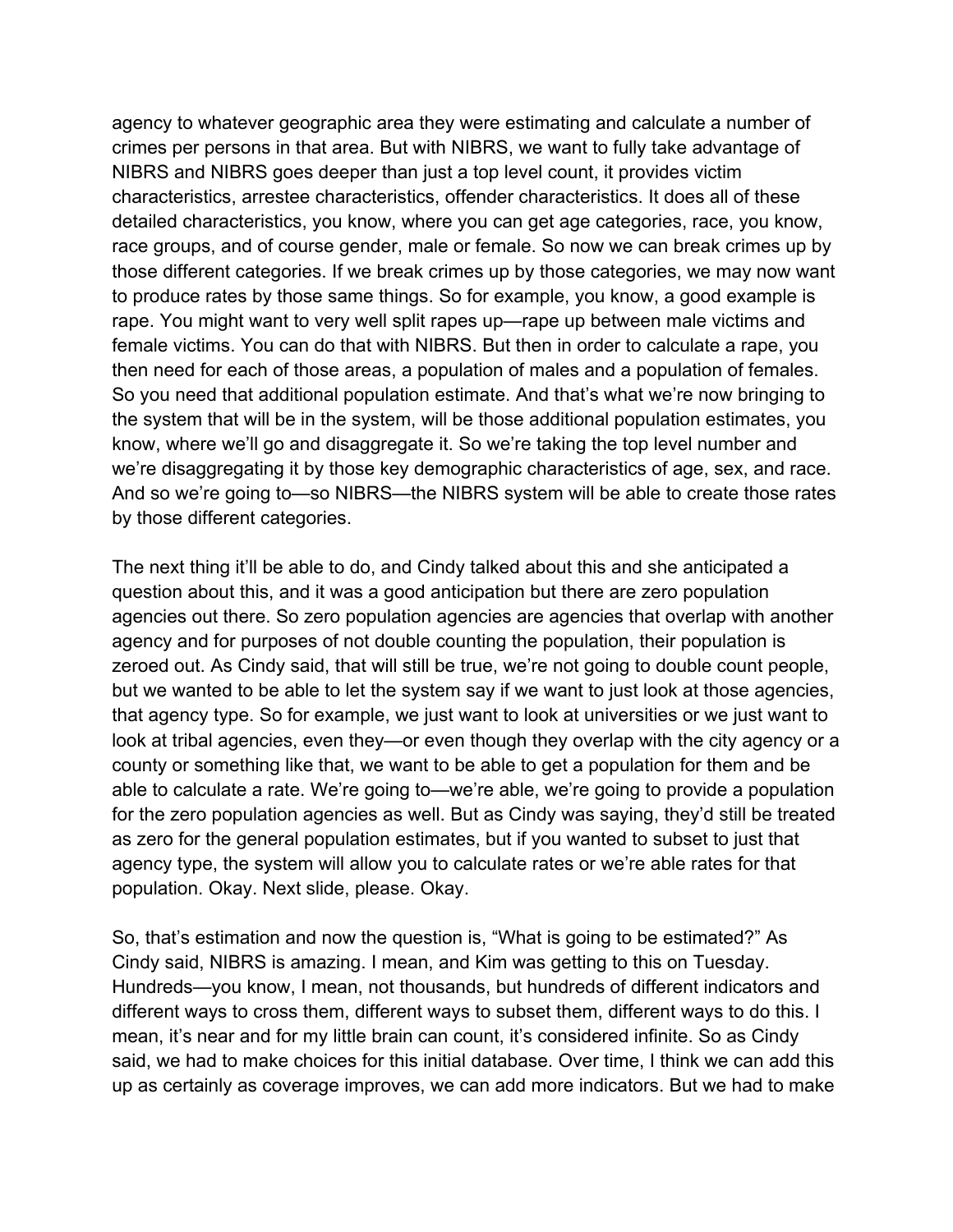some choices early on about which indicators we're going to prioritize. We certainly wanted to cover all the major things and we—and as you'll see in a second we do, but we couldn't cover everything, we couldn't cover every five-way cross of indicators that you can do with the power of NIBRS, at least not initially. Okay.

So how are the indicators determined? Well, you know, the key stakeholders, you know, obviously BJS, the FBI, we had an external review committee. We all reviewed—we all talked and discussed what were the key things we want to include, and we came up with its initial list. And as Cindy said, we're still adding to it. So I'm going to talk about the very basic estimates. But as Cindy said, we're also still adding in a specific model for drug offenses where we're doing a deep dive into drug offenses. Those won't be talked about in these slides but as—we're still finalizing them, but they are going to be in the version that's published in the fall. And we're trying to do as much as we can and we're figuring out a way to how to add additional variables over time, so are the variables—are the indicators that I go over now the final set? The answer is no or yes, we can add more over time. So each year, I think we'll review, you know, the coverage rates, the number of reporters, you know, in each area that a crime—that—you know, for a particular indicator, and see if it can be added. So each year, I think you'll see more and more indicators built into the system itself. Next slide, please.

All right. So what are the indicators? So first at the top level, you'll see here the offense types that we plan to produce estimates for. And you'll see some have an asterisk next to them. Those are the part one offenses reported through the summary UCR. So we have all the part one offenses and then we have other offenses as well. And we break them up again by crimes against person, property, and then crimes against society. And so as I said, we're—we—you know, we're trying to cast as wide a net as possible in including all the key offense types across each of these three crime—basic crime groups. I'll pause here for a second to let people read in case, you know, without going through everything. Okay. Next slide, please.

So but now for each of those offenses, we have information both at the—about a victim, about offenders, about arrests, about the incident itself. And so at the individual level, we can then break, for both victims and arrestees, we can break up, you know, age. And you can see here when I talk about age, I don't—unfortunately I don't mean it as a continuous, each single age group. We are going to categorize it. And you can see here we'll have these sets of categories. But for these categories, we can break age up at both the victim and arrestee level. And as I said, we'll also have population for age, sex, and race. We're also going to have population estimates so you can create rates by all those groups as well. For, you know, so we can have a—the number of male victims or the number of male arrestees. Or the number of, you know, victim—male—you know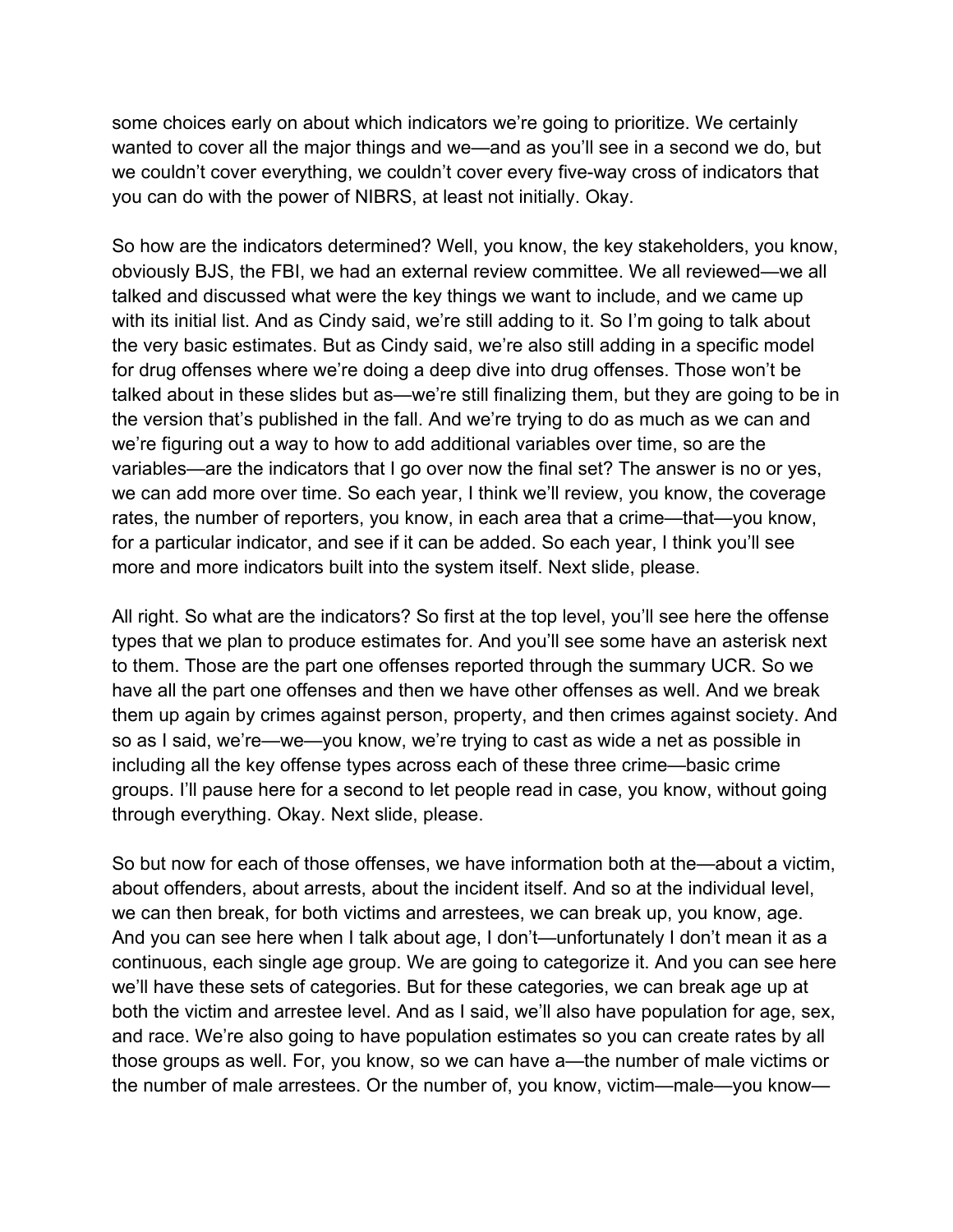or not—well, number of victims that are 15 to 17. We also are doing the cross of sex and race, so we are doing that cross. And so you are going to have the interaction with them at the victim and arrestee level.

And so I'll pause here. But you can see we're trying—so these are the individual level characteristics that we will break everything down. And this will be done for each of the offenses that you saw above at each of the geographic level, so at the national level, at the state level, the regional level. We'll use all of these estimates, and then we'll see what the uncertainty level is and make recommendations about whether or not to suppress. But we'll produce them all at the—at each of the level. So it ultimately gets to, as I mentioned, about 10 million estimates. Next slide, please.

So looking at characteristics of the incident, we'll have estimates for whether a weapon was involved, injury, multiple victims, location type. Location type is one where, right, we try to keep it, we're trying to keep it as refined as possible and as many levels as possible. We're trying not to collapse. You know, again, this is a sample size issue. So, you know, but you could—you know, location type is a good example where it could—it could just be really rare for certain location types. And there may be certain ones that have to get suppressed. Or we might we have to make decisions about collapsing. But collapsing, meaning combining two levels or something. But hopefully, that—you know, we'll see. And that'll vary. But you can see here what we're producing and we're producing these estimates, like I said, in these particular ones, some—all will be at the incident level, some will also be at the offense level, and some will be at the victim and the arrestee level. One thing I'll note in cases to the question, you know, we—you know, we're producing arrestee data but not always offender—information about the offender. And we are looking into that more. But with offenders, you have both offenders from exceptionally-cleared cases and those that are not cleared cases. And those are two very different people—types of people often. And in—when the offender is from a not cleared case, because they're—there are—their information is often missing. There's a lot more missing data. It's just because it's unknown. I mean, it just isn't known. It's not purposefully missing. And that—and that creates an additional level of uncertainty. So before we can produce information about the offender, we need to take greater care to make sure we can accurately measure that uncertainty and account for it in the process. So I don't know if that's a question someone has that they're not seeing—why they're only seeing victim and arrestee and not the offender category. Next slide, please.

All right. So more characteristics of the incident here, you know, time of day, different type of—you know, we'll produce these estimates for each type of agency type, so we'll produce them for city agencies, county agencies, as I talked about, university or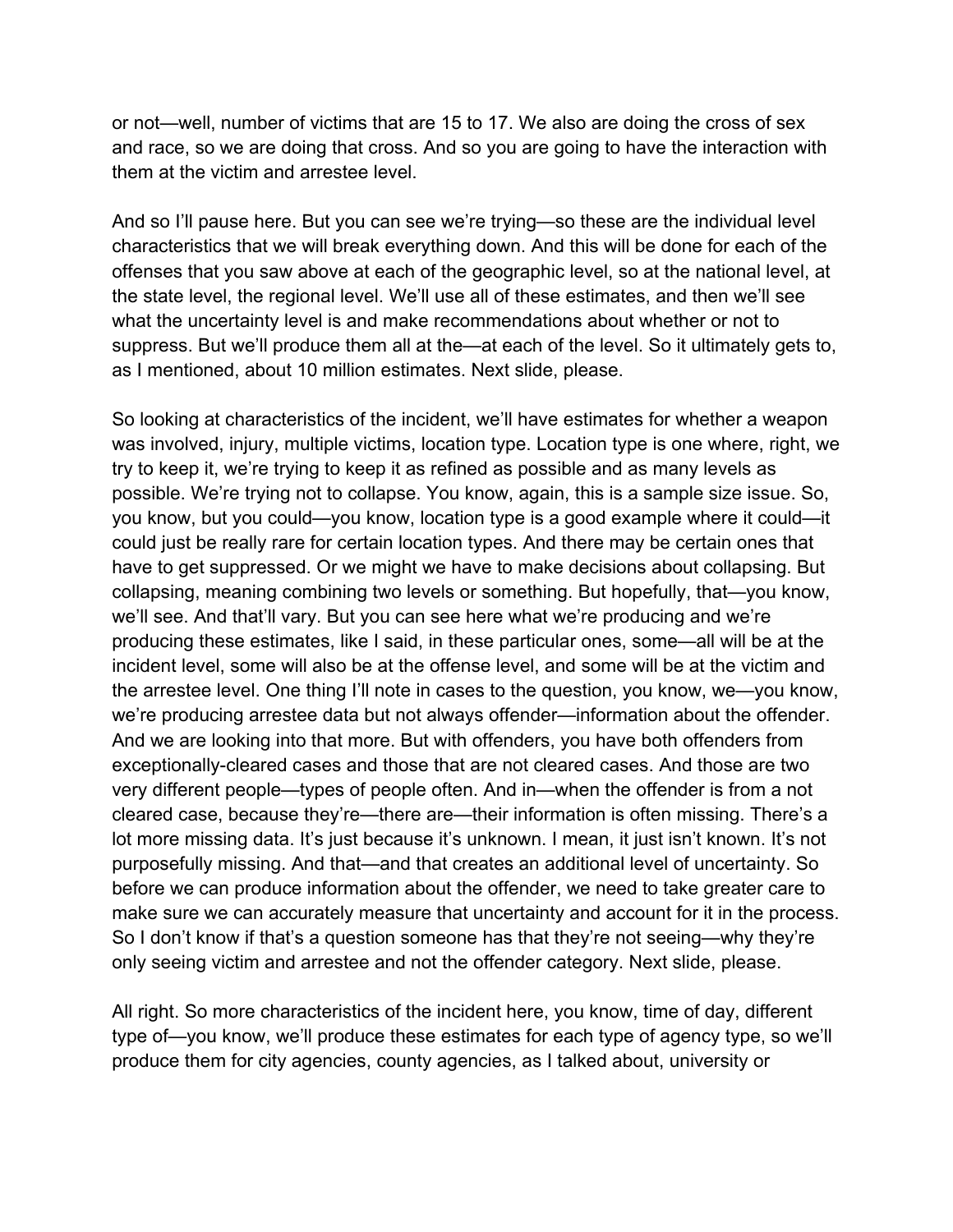colleges. You know, we'll produce those special types, tribal. We'll do that where we can and go from there. Next slide, please.

Okay. I know we're trying to wrap up this part, but I do—but I do want to talk about data quality. So the other big thing when you're moving from summary statistics, from summary counts to NIBRS is data quality. The—as I—as we just talked about with the indicators, the amount of information, the difference in the amount of information is astronomical. And with that, it—you have to take great care to make sure that the estimates you're putting out are from high quality data. So we are taking great care to try to evaluate the data quality and make sure that it is a good quality when we put out an estimate. So what is meant by that? So, you know, NIBRS today, any record that's submitted via NIBRS goes through a rigorous set of checks, data checks when they're accepted by the FBI. So that's always been the case. And so at an individual incident level, no record will be used if it doesn't pass those checks. So that's first and foremost. But what we need to also do is we need to then go—take the—look at—you know [INDISTINCT] pass at the checks and look at in an aggregate level and see if something makes sense. Because sometimes while a valid value might get entered, when you when you start looking at things in the aggregate, you're like, "But did that make sense? Was it a value that made sense?" Even though it was technically a valid value, was it a value that made sense? And so you don't do that until you start looking at things, you know, in aggregate. And if there are too many of those values that don't make sense, that can skew your estimates. And we want to make sure that doesn't happen. If there's just a few, maybe it's fine. But if it starts to be a lot of these types of erroneous—what we will suspect are erroneous answers or values, then that could really well skew your estimate for a certain characteristic.

So what measures are being taken? First, data review. We're reviewing the data to look at outliers' responses at an aggregate level, that's sort of what I just described. And the second is imputation. Imputation is—statistically fills in a missing or unknown value. And we're going to do that in some cases too, and we'll talk about that—both of those in a second, right now. Next slide, please.

Okay. On the data quality front, what is being reviewed? All—well, all the indicators that we planned to estimate. This was another—you know, another reason we had to select key indicators. We just couldn't—the NIBRS is too aggressive, it's too much for us to really review every single possible, you know, indicator and estimate in the—in the system, in the NIBRS system. So that's the reason. So all the ones that we are going to publish on, we are going to review, and obviously if we're going to add something in the future, we'll review it prior to determining whether or not it can or cannot be added. So how is the review conducted? Outlier agencies for each data element are flagged.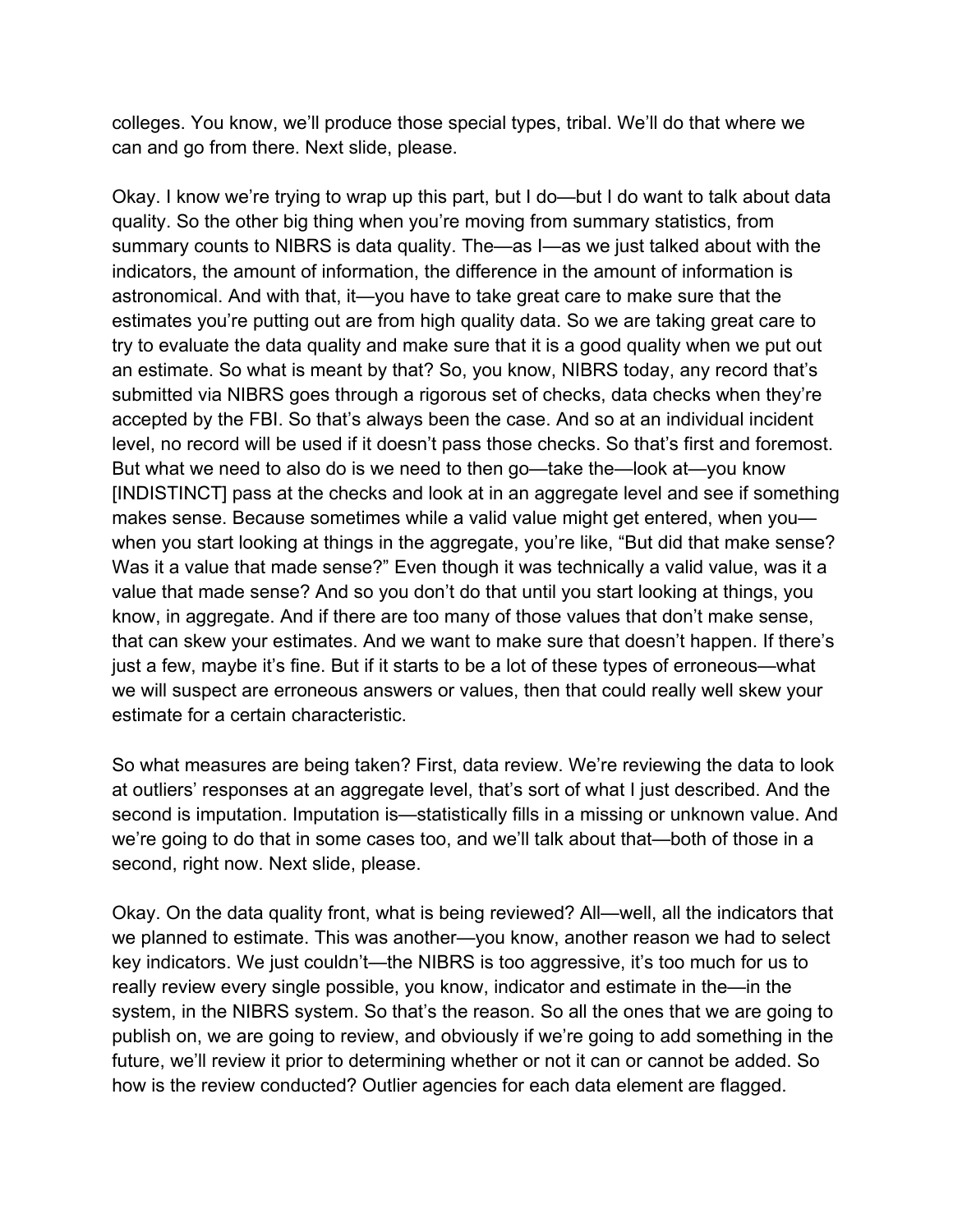We're going to flag agencies that are at, like, the 95th percentile if for a certain element, they're on a very extreme edge of giving a certain selection, we will flag them. We will then look at the distribution as a whole and say, "Okay, is that 95th percentile extreme or not?" I mean, just because you're the 95th percentile, there's always a 95th percentile. And so—but that doesn't mean it's actually extreme if everything is tightly bunched together. So we'll then look to see if that is extreme or not. If it is determined to be an extreme subset, then we will identify those agencies and we'll, you know, try to create what I'm calling a feedback. Ultimately, the ultimate goal is to try to create a feedback loop with the agencies or the UCR coordinators for those states. Talk to them, let them know what's going on and have them either correct the data or, you know, certainly in the future correct the way they're entering the data. But even possibly in the past correct the data. And so that's what our hope is to do, when having going to flag an agency—flag agencies. Next slide, please.

Imputation. On the other side—so on the one side with data quality, we see extreme value, we don't know if it's right or wrong, so we're just going to flag it, have the feedback loop. On the other side when there's missing data for certain elements or unknown in cases where we don't want an unknown, I mean, I'll tell you what that is in a second, we're going to impute the data. And so imputation is a statistical process where we fill in a valid value. And so what are the situations where we're going to impute? Well, like I said, with NIBRS, we want to create these rates by age, sex, and race. We want to be able to do that. So in order to do that, we need a valid age, sex, and race for every incident and offense. So if it's missing or if it was an unknown, we're going to impute it. So even unknown because there is no unknown race in the—you know, that's not a real race, it's just unknown, we have to impute it and do that. So we're going to do that for both—we're going to do that for victims, we're going to do that for arrestees, and we're going to do that for cleared cases of offenders. So that's one type of imputation. So that's item—what we're calling item imputation.

The second type of imputation that's going to be done is agencies of—sort of going back to the slide where we talked about the large agencies. That's why the best—since I didn't it notified, not all agencies provide all 12 months of data. And when that happens, we need to make sure that that agency is fully represented, and so we're going to impute whatever number of months they didn't report. Now if they don't report a lot of the months, we're going to consider it a non-respondent, we don't want to overimpute. And so we're defining that as if they—if they provide only—if they provide three or months of data, we'll impute the number below 12. But if they only provided one or two months, we'll consider it a non-respondent. But basically for those that do provide partial year data, we're going to fill in what those—what—how many incidents there were and then we're going to fill in what those incidents were to get the full incident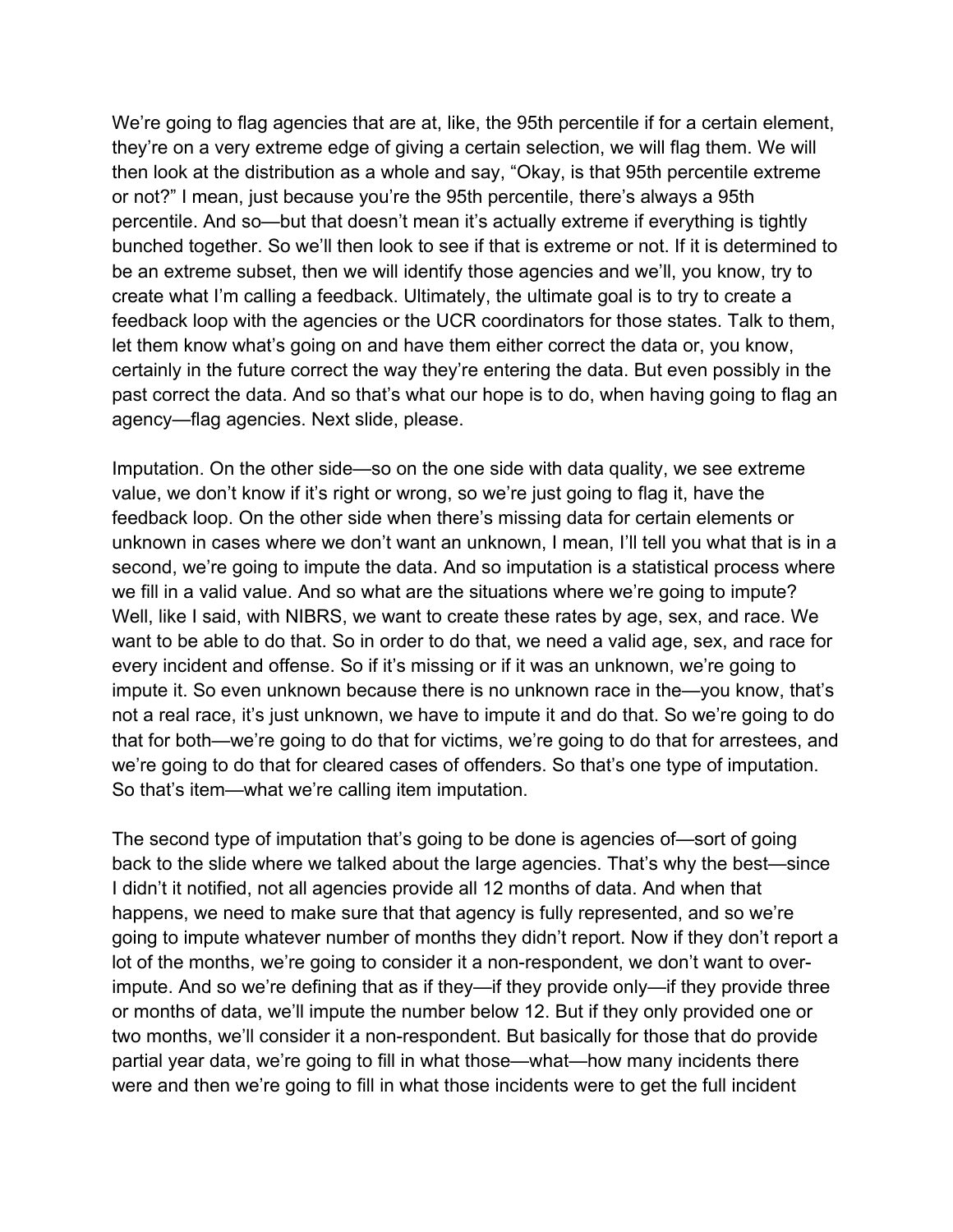counts, so that we're fully representing each agency when we produce the estimates. Okay. Next slide, please.

So, as I—so this is just more detail on the imputation process, this is the last slide I have. Just a little more detail, as I said, we're going to focus block imputation on those that have provided at least three months of data. Missing months, we're going to use a statistical technique called hot deck. If you have a question about that, I can talk about that. But basically, it finds a donor—it finds another like agency using a statistical process that finds a like agency and uses the—that other agency's data to fill in the missing month. On the item imputation side, here you can see this measles chart that identifies what we're going to impute. We're going to look at age, sex, race, and we're also going to impute victim offender relationship where we can, where there's a direct link between the victim and the—and then the arrestee [INDISTINCT] and so once we have that imputed values, we should be able to then calculate the rates we talked about, and we shouldn't have any bias for an agency that doesn't provide all 12 months of data. All right. Next slide, please.

And that's the—that's the meat of the estimation process. So I have—we are now— Cindy and I, and—or Erica, too, are willing to hope—and hoping to take all your questions. Thank you.

ERICA SMITH: Thanks, Marcus and thanks, Cindy, for this presentation. We had several questions in the Q&A box. I believe that I was able to respond to most of them. But I will go back actually and see if—Cindy or Marcus, if either one of you wanted to comment on any of these questions as well, just to elaborate beyond what I may have put in the answers here.

So one of the—one of the questions was actually related to the regions and how those regions have been determined. Do either of you know if those census regions that are used—that are typically used with—for the crime in the United States publication, if those line up to the same designations that the Census Bureau uses?

MARCUS BERZOFSKY: They do, yes. Yes. They do, yeah.

CYNTHIA BARNETT-RYAN: Yeah.

MARCUS BERZOFSKY: They're—yeah, they're the census-defined regions, yes.

CYNTHIA BARNETT-RYAN: Yeah, and they do.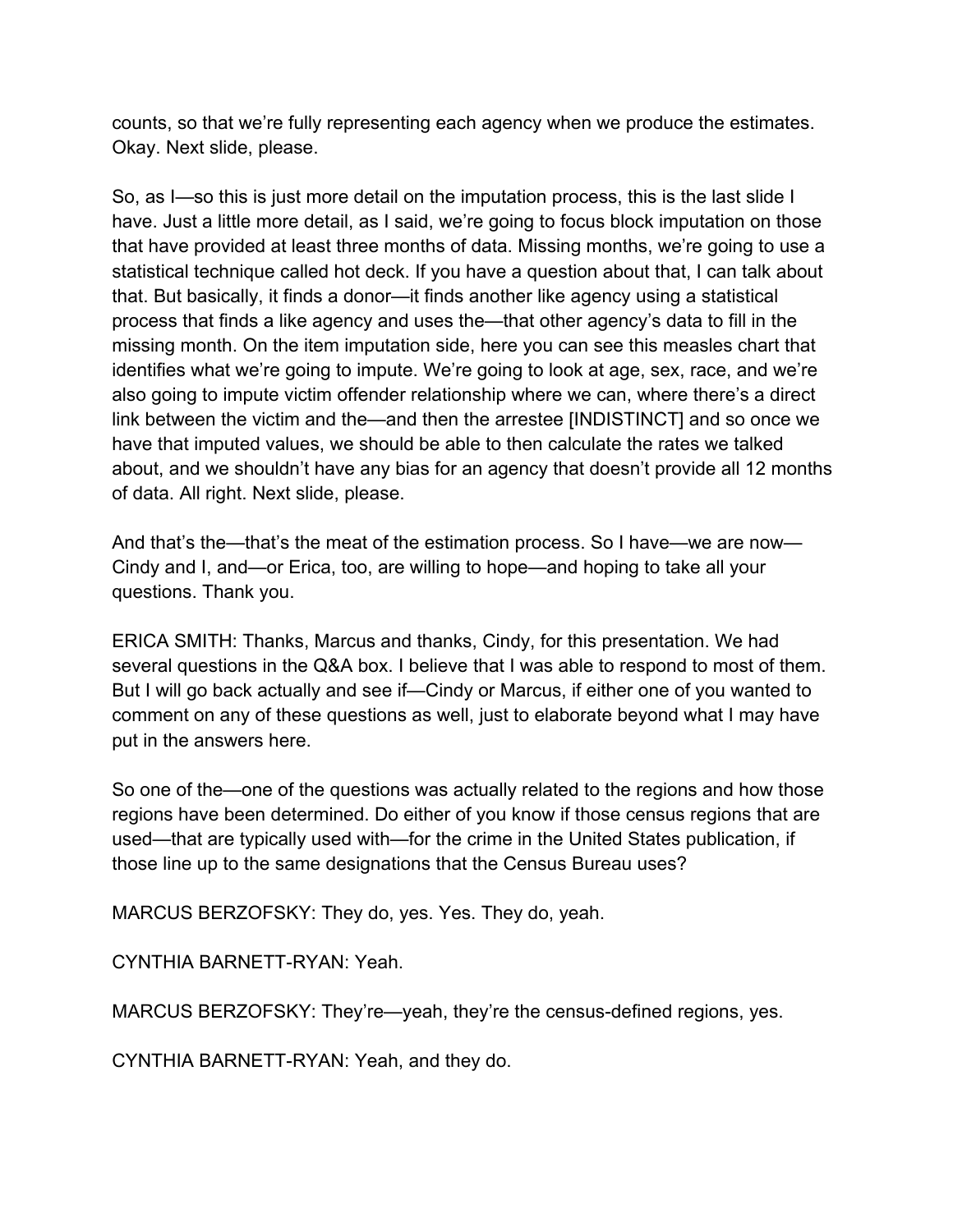## ERICA SMITH: Okay. Great.

## CYNTHIA BARNETT-RYAN: Yeah.

ERICA SMITH: Oh, I thought so but I didn't say specifically because I wasn't a hundred percent sure. Oh, and then there were a couple of questions related to how race and ethnicity are determined within the NIBRS specification. So one of the responses that I put in was specific to how those data are collected and that it's generally observational, typically collected in the field by a law enforcement officer and that right now, the specification does not allow for more than one race category to be quoted. Cindy, I don't know if you want to speak to that. I know obviously this has to be something—or this is something that has to be addressed when you go to seek clearance from the Office of Management and Budget to actually conduct the data collection. So I'm not sure if there's anything that you want to say specifically about that or if there's any more that you could add.

CYNTHIA BARNETT-RYAN: Yeah, I could add that this is obviously something that we also recognize is of right value and interest to the communities that we serve with our data. But what we are trying to do right now in the context of that conversation is really trying to understand how UCR sort of is situated within the broader community of all kinds of criminal justice data that we request from the law enforcement agencies and so it's a—it's a little bit of a bigger problem in that respect, than just making a decision, say, if you had, you know—well, I mean, I'll just—not as an expert in the NCVS but the victimization survey for example, there's a little bit more control over, like, how those questions get developed. We have to work really closely with the law enforcement community to really understand how their data is recorded at the agency level, and how that interacts with other systems that they're using the same information for as an administrative dataset, right? So all I can say at this point is we don't have anything definitive but we are taking it under study and really trying to see it within this broader context of its impact across all CJIS or Criminal Justice Information Systems, so.

ERICA SMITH: Thanks, Cindy. And we have a couple more questions that came in here too. So, one question is relative to the zero population agencies, those special purpose agencies. Will we be imputing counts and rates for those non-reporting zero pops? Marcus, did you want to comment on that?

MARCUS BERZOFSKY: Well, we won't be imputing counts or rates. What we'll be doing if we do imputation for those special purpose agencies, it'll be that same as the general. So we would either say, "Okay, here—an incident was reported, but they didn't provide an age." Either they left it missing or they said unknown. We would impute that,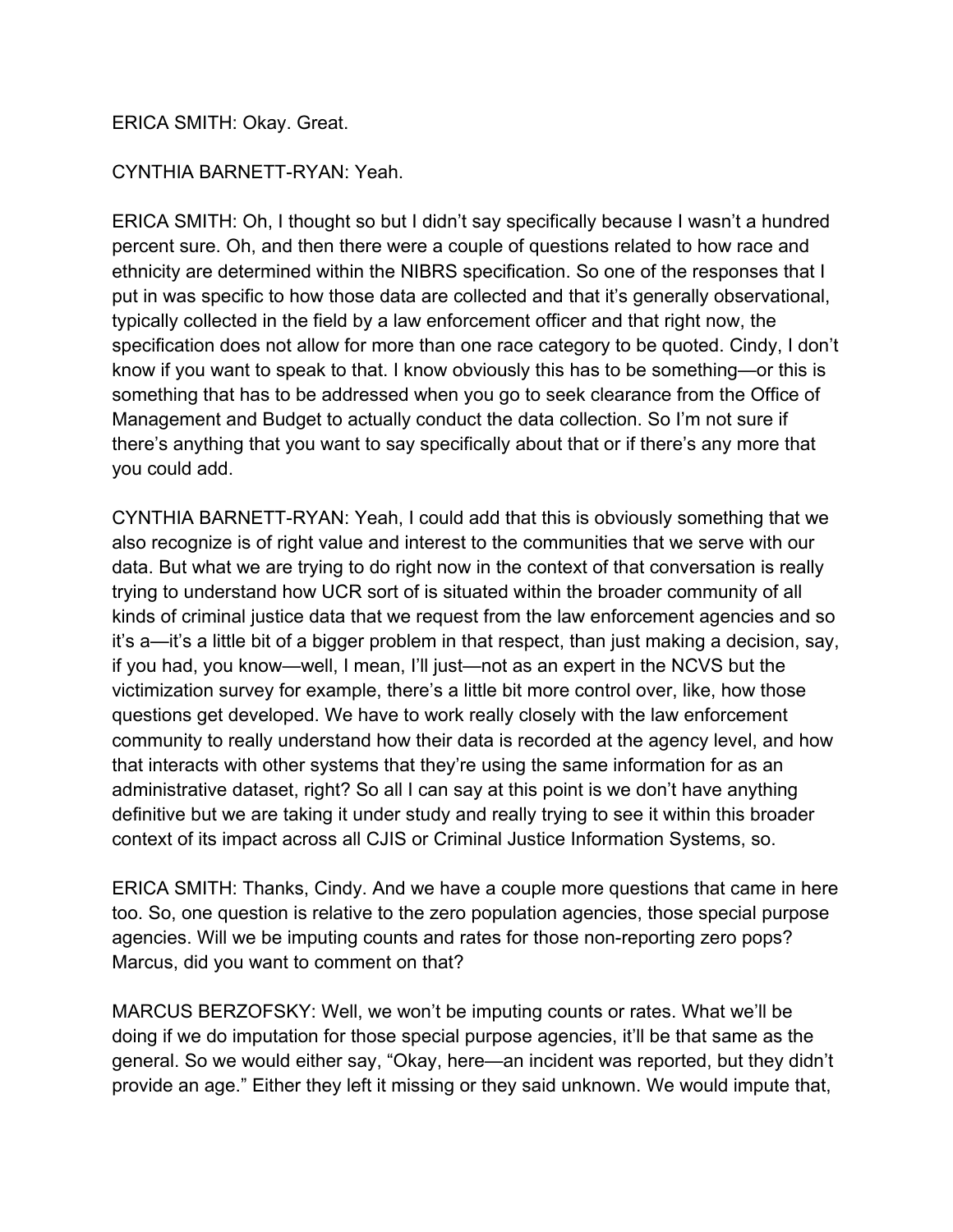that age for our victim, say, for example. Similarly—or not similarly, but the all—the other where we would do imputation for one of those agencies is if a tribal agency reported data but they only provided eight months of data, there were four months where they didn't report any crime counts. We would—we would use block—what we call block imputation to fill in the data for those four months. And then we would use that the—you know, and then after that imputation is done, we would then combine all the tribal agencies, they're all this university agencies that would—whatever those [INDISTINCT] agency type is. And we would create, you know, the estimates, the counts, the percentages, and if we have a population, you know, which we would do with universities, tribals are a little trickier to get a population—an accurate population. We'll produce a rate as well. So what—we'll apply the same process to those special agencies as we are to city agencies or county police.

ERICA SMITH: Thanks, Marcus. And could you talk a little bit, too—I'm sorry to give you questions back to back here, but there is a question about what variables or characteristics of the agencies will be—or the data will be used to identify like agencies for the hot deck imputation process.

MARCUS BERZOFSKY: Yeah, good question. So we looked into this a lot, we actually looked at a lot of models and ultimately, what we found is that once you look at the total crimes, that that's the best correlation. We looked at—we looked at agency type, we even broke crimes up by whether it was, you know, a person crime, or property crime, or other, we split them up that way to find donors. But ultimately at the end of the day, they were no different than if you just looked at the total crime for—it—within a month, you know, for a given month, you know, it looked at a different crime, and so we're actually met—you—we're using—we're going to—we use a predictive mean model to predict what we think the crime count should be for each agency in a given month. And then once we have that, we then identify the donor using the nearest neighbor technique of randomly-selected nearest donor, something that's within a certain small radius of the one that's missing. And then once you identify that donor, you go in and you take their actual incidents and you impute them with a hot deck. So while we did look at more complicated models, taken into account a lot more different types of agency characteristics. Well, I guess, we were probably surprised anyway, because like I said, we started with a much more complicated model. That really—it wasn't necessary. You end up with the exact same results if you just look at the total crime in a month through an agency.

ERICA SMITH: Yeah, and I would add on to that, too, that this particular work that we're doing with the full NIBRS dataset isn't the first time that BJS has worked with RTI to do this type of imputation and weighting, we had done, I guess I would call it a smaller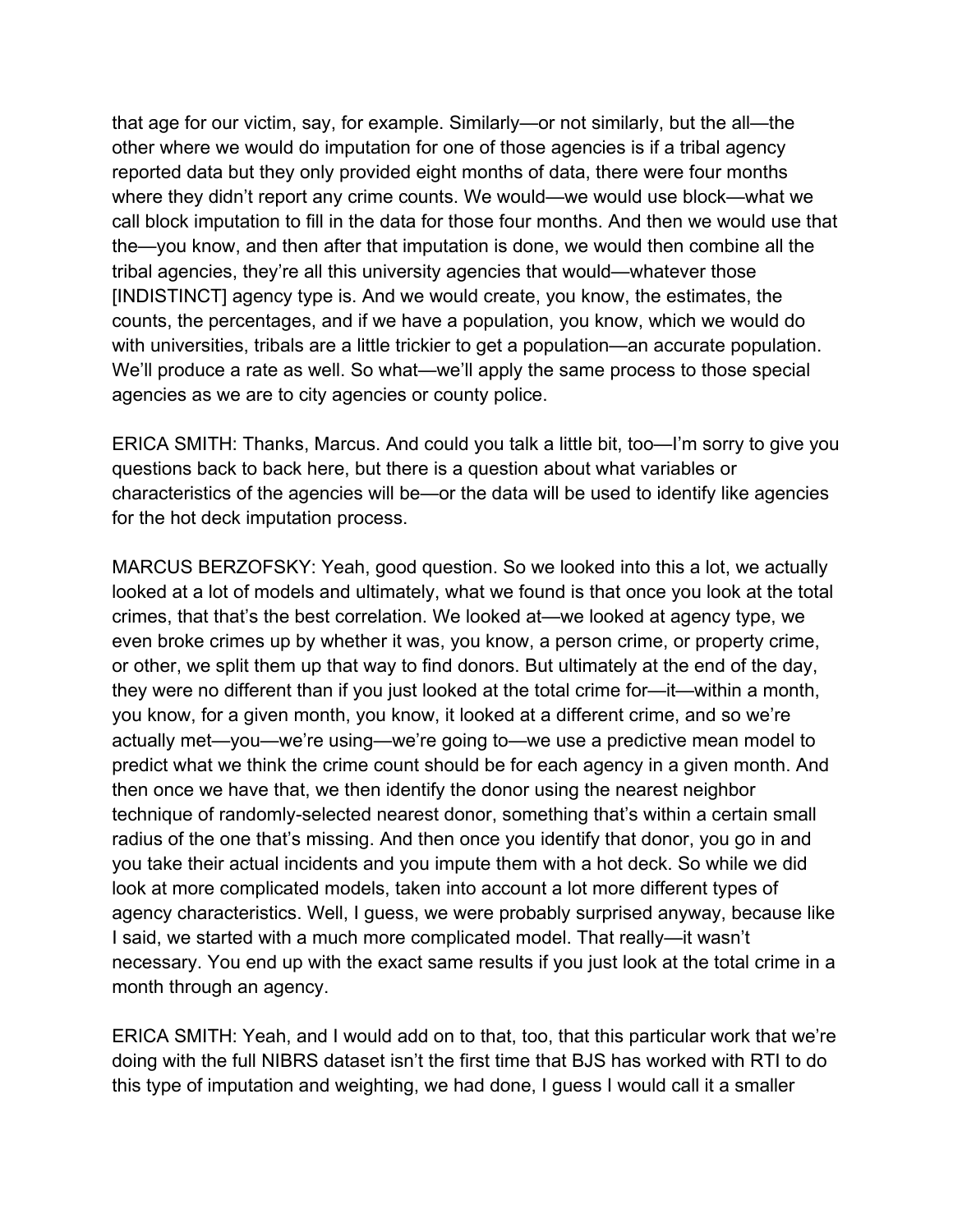scale piece of work looking directly at crime in the Bakken oil producing region and we had used data from three states, North Dakota, South Dakota, and Montana, to try to understand changes in victimization related to some of the fracking industry work that was being done there. And we did start off with this much more complicated model for how to match agencies and do the imputation. So that ultimately, it took a really long time to run those imputations. And the weighting scheme was on just three states worth of data. So we had a little bit of, I would—yeah, maybe not a little bit, I think we have a lot of experience, actually, before we even started this full scale effort for the, you know, for the entire NIBRS dataset. We had done that work back in the mid-2010's. So we were able to bring that to bear to this work as well.

I'm going to keep hammering on you, Marcus, my apologies. But another question here, I think this one's relatively simple, though. When block imputation is conducted, are the incident, offender, and victim details imputed? And I think you might have touched on that a little bit, but I don't know if there's anything else that you want to add or something like that.

MARCUS BERZOFSKY: I touched on it, yes, but yeah, no, it's good to—it's definitely worth repeating. Yes. And the short answer is yes. And what is done is—as I said, so it's a two-step process. So the first step, we're going to use this predictive mean modeling to predict how many incidents it—or should have been reported from that agency, as well as all agencies whether they report or not. So we want everyone to be on the same scale. So we use this predictive mean model to predict the number of—the number of offenses that each agency would have in each month. And then for those that had a missing in that month, we then find based on that predictive mean model, the nearest neighbor, the one that had the closest number of predicted offenses as well. Then we say, "Okay, we've now got the donor." So now we actually go to the real data for that donor, and we take it, and we copy—and so this is what hot deck is. Hot—this is how hot deck always works. You would take that donor and you take its actual data, and then you would use it to fill it in. So it's not the predicted model value anymore, it's what the actual number was, so like those two numbers could be slightly different. And you then copy that, and you copy, and then the entire incident record, from all, you know you know, the entire, the—you know, all the same—all the same. So at the detailed level, so it's now, you know—you know, if they had so many robberies, so many aggravated assaults, so many et cetera. You know, all those—all the entire incident record for each of those would get copied into the—to the missing month. So you'd have all the NIBRS information available. And that's generally speaking how hot deck would work. In this—in this—so in this case, you're—it's blocked because you're taking the entire record. You're not imputing each value separately and getting it from a whole lot of different places. You're saying, "Okay, we have this one donor, we're going to take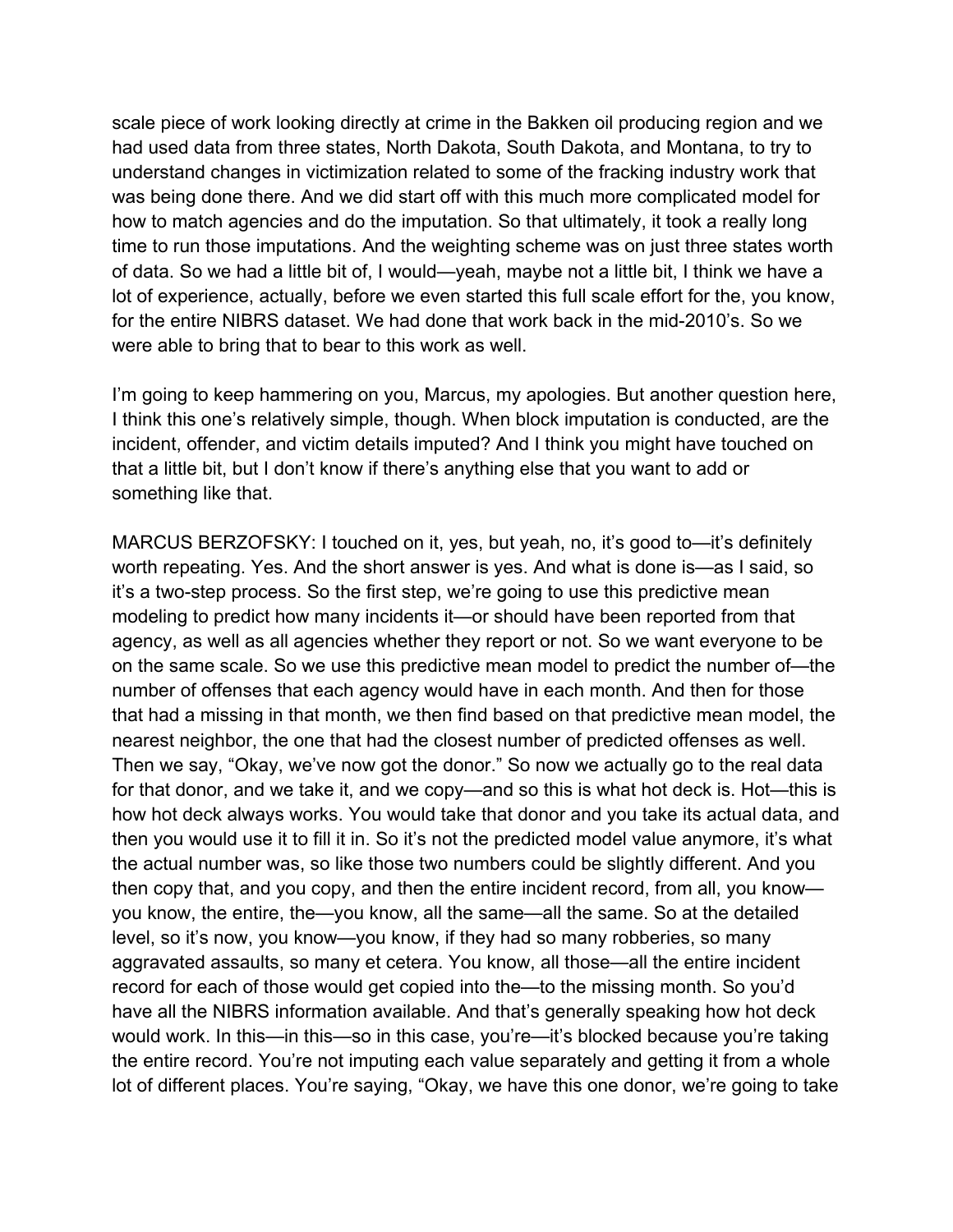all of its data, and just use it to fill in for the—-for the one that's missing." That's why we're using block. The block is the idea is that you're taking a whole set of characteristics all at once and imputing them simultaneously with that one donor.

ERICA SMITH: Thanks, Marcus. Cindy, this question I think is the—would be best answered by you. There's a comment about the UCR previously allowing users to see city statistics and there's—but now it seems to only be by state. Will city statistics be available for 2021 and beyond? I'm kind of adding that piece there. Could you speak to that a little bit?

CYNTHIA BARNETT-RYAN: Yeah. Yeah, absolutely. Yeah. Just to kind of clarify, maybe even, you know, perhaps it wasn't always obvious in our previous publications, but if you take crime in the U.S., for example, the first six tables of crime in the U.S were our estimates of summary data. So those tables took into account incomplete and nonreporting agencies. Much like what Marcus walked us through in terms of this brandnew method to deal with this within NIBRS. Everything else that you're used to seeing in our releases of data with the UCR program is based off of actual reporting, including that city or county agency level view. That will not change. And in addition to the fact that we'll have estimates that will account for some of this variation and reporting that you may see from year to year, because it is a voluntary program, we will also—the FBI will be making available just the actual reported data for NIBRS data. So you don't necessarily—what you see here isn't the only thing that's going to be available. You will have access to the reported data at the agency level, much like you've expected to see with summary.

ERICA SMITH: Thank you, Cindy. So another question that we have in the Q&A boxes, in addition to the indicator estimates, are you planning to release a version of the incident level data with imputed values and weights so that researchers can make custom estimates? I don't know exactly—Cindy, maybe you want to take that. I know that we're still in discussion about exactly how we are looking to release the final weighted and imputed file. I'm not sure if you want to say anything about what the FBI might be looking into right now.

CYNTHIA BARNETT-RYAN: Yeah. I can't speak—I cannot speak definitively right now because there's a lot of discussion going on right now in terms of, you know, as you said, exactly how this is going to be shown on our various, you know, agency platforms. We know that the Crime Data Explorer is going to be their primary conduit for releasing that information. But I also want to, sort of—and I hope I'm not misunderstanding the question. There might be an element maybe even that, Marcus, you might want to speak to, that the data is not going to, like, even if—like the system doesn't produce,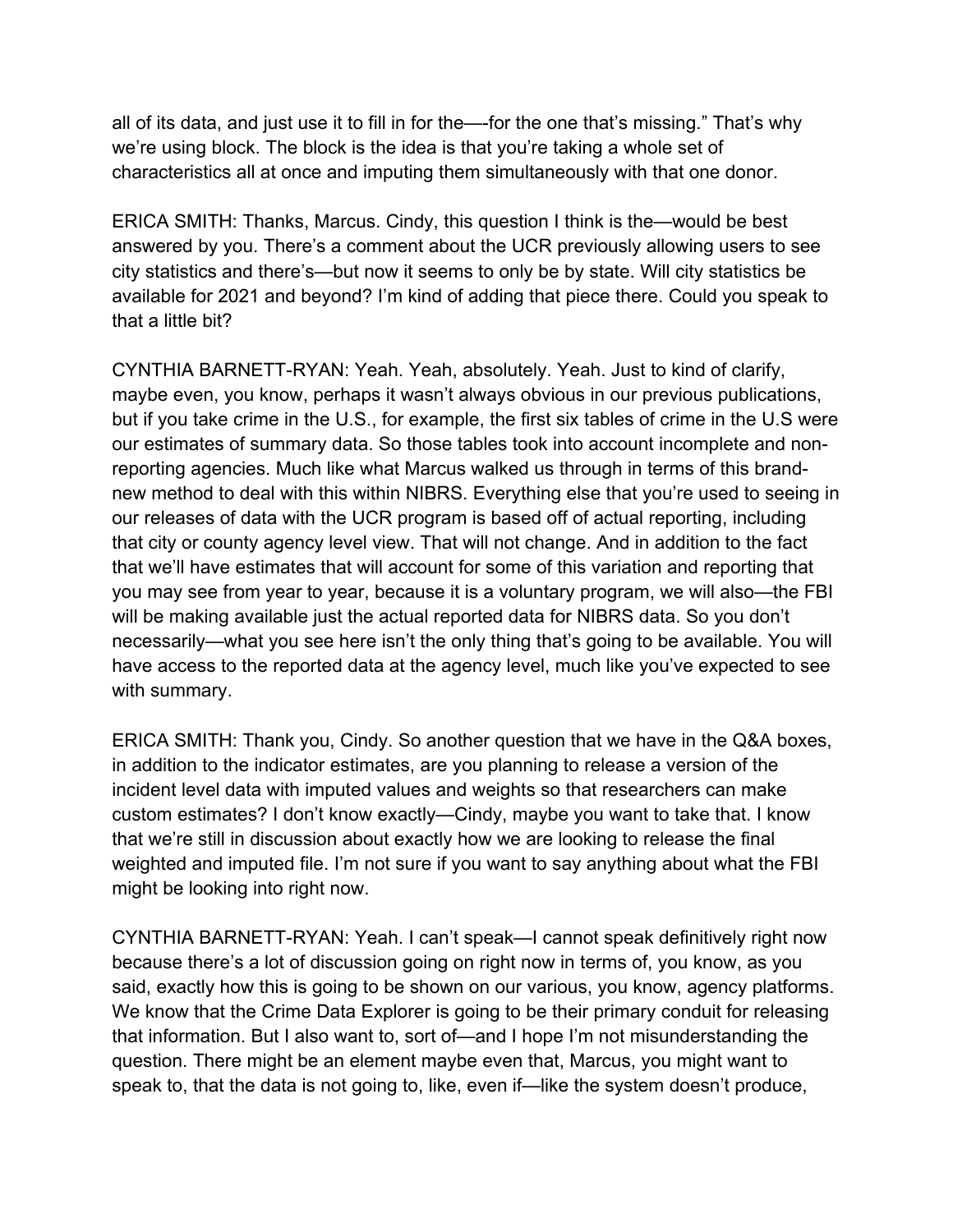say, an incident level file with estimates, right? Like, I don't know exactly in terms of, like, producing your own imputed values. Like, what we would—aside from the fact that—as I said, like, incident level data from—based on the actual reports will be available. I don't know if you can maybe—I don't know if that's maybe not in the direction that the question really was going at. But I kind of feel like there isn't that incident agency level record being created by this estimation procedure.

MARCUS BERZOFSKY: Yeah, that is true. I will say that—and Cindy, not to put it back on you but I'll just put this analogous out there and maybe you can speak to it. But the analogous in today's—in summary world, as Cindy said, they do do estimation to account for partial reporting agencies that only report six months of data, they fill in the other. But they don't publish the six months that they imputed. They do address that and account for that, but they don't publish it. And the reason that's not published is because once you put out there that an agency had this value or incident had this value, and if it was imputed and it's wrong—imputation is meant to be correct at the aggregate level. It's not meant to be correct, you know, with a hundred percent certainty at that incident record level. And because of that, if you—if you just put it out there, it opens one's up oneself up to a lot of criticism, because it could be wildly wrong at that individual record. But at aggregate, it should be fine. And so it's tricky to just put that out there. And sofrom my point of view, at least. And so especially when you're imputing as much as, you know—it's not as much, you know, when you're doing all the blocking imputation and stuff like that, and as I said, as I just described in the last answer, we're just taking someone else's, another agency's incidents and putting it in to that other agency, that could upset that other agency that we just filled in. And so it's a very—it's a tricky business to then put that out there. And so as Cindy said, the reported data will be released. And then we're producing—as Cindy said, we're producing a database with all the estimates that take into account the estimates—the imputation process and the weights. But it's another matter of care if you're going to actually release that imputed data, that's another level of review that I think personally that would have to get done before that could occur. So that's—so that's right now—that's why I might put it back on Cindy or Erica, it's not for me to make that decision. But it is—but it is—but I just wanted to point out the challenge in doing it, that there is—it's not as straightforward as one might think.

CYNTHIA BARNETT-RYAN: Right. Yeah.

MARCUS BERZOFSKY: Anyway.

ERICA SMITH: Thank you both for that. I think I can take this next one. The question was whether we use a standard crime classification for the list of indicators, something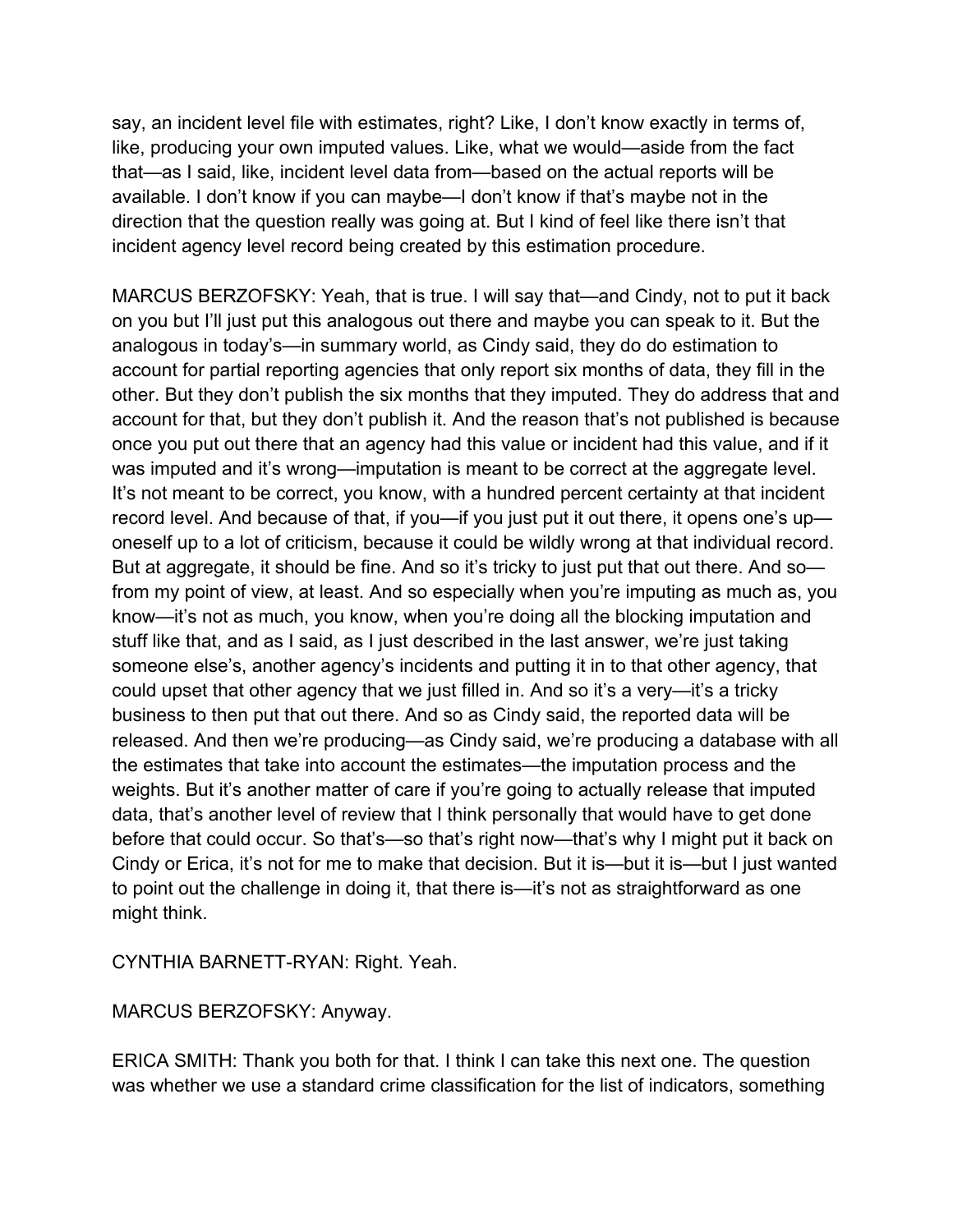that would say be akin to the International Classification of Crime that was published in the NAS publication in 2016. My answer to that would be, yes, the—that NIBRS is governed by a very clear set of definitions for all of the indicators that are collected within the—within the data itself. And then a clear set of technical specifications. And then there are quite a number of different, I would say, training programs, you know, whether they're manuals or some additional information, specific to how one would actually—how a law enforcement agency is supposed to code their data. So it does not align 100 percent with the ICC classification. But there are a lot of similar overlaps as well.

And I know that in the—that NAS publication, there was—it was identified that this transition to NIBRS was the appropriate first step toward, you know, getting this much more granular data, such as in the ICC classification. So hopefully, that's helpful in there. And I could say too, the FBI has some really great resources online, not just to take a look at the NIBRS user manual, which gives a number of different scenarios about how data should be coded. The technical specification also provides a lot of background. But then there are these other publications like the Hate Crime User Manual, which delineates how an agency is to verify that an offense was bias motivated and what they should do in different circumstances. I think there are some additional data on—or additional information on cargo theft and things like that. So lots of resources on the FBI website as well.

We have a question here about county level crime estimates and whether researchers and other interested people would be able to get those county level estimated rates as part of this—as part of the estimation process. Cindy or Marcus, can either of you speak to that?

MARCUS BERZOFSKY: I'll just say that I know, you know, our goal and I was, you know, our goal, from my point, and I know both Cindy and Erica have expressed this goal to me, it is to go below the state, right? We want to—ideally, yes, we would drill down further and further, and a lot will be driven, you know, by coverage, you know, counties are made up of many agencies. And so—and some agencies cross county borders and things like that, so you have to take care, you know, with that. And so that is—I'll just simply say at the outset, that is, I think, an ultimate goal. And certainly the process that we've described here today can be used to do that. But there's just a little bit more work that needs to be done, from my perspective, before, you know, that is possible. But yes, I know that is—that is certainly a possibility in the future. Now I'll pass it to the actual deciders of that.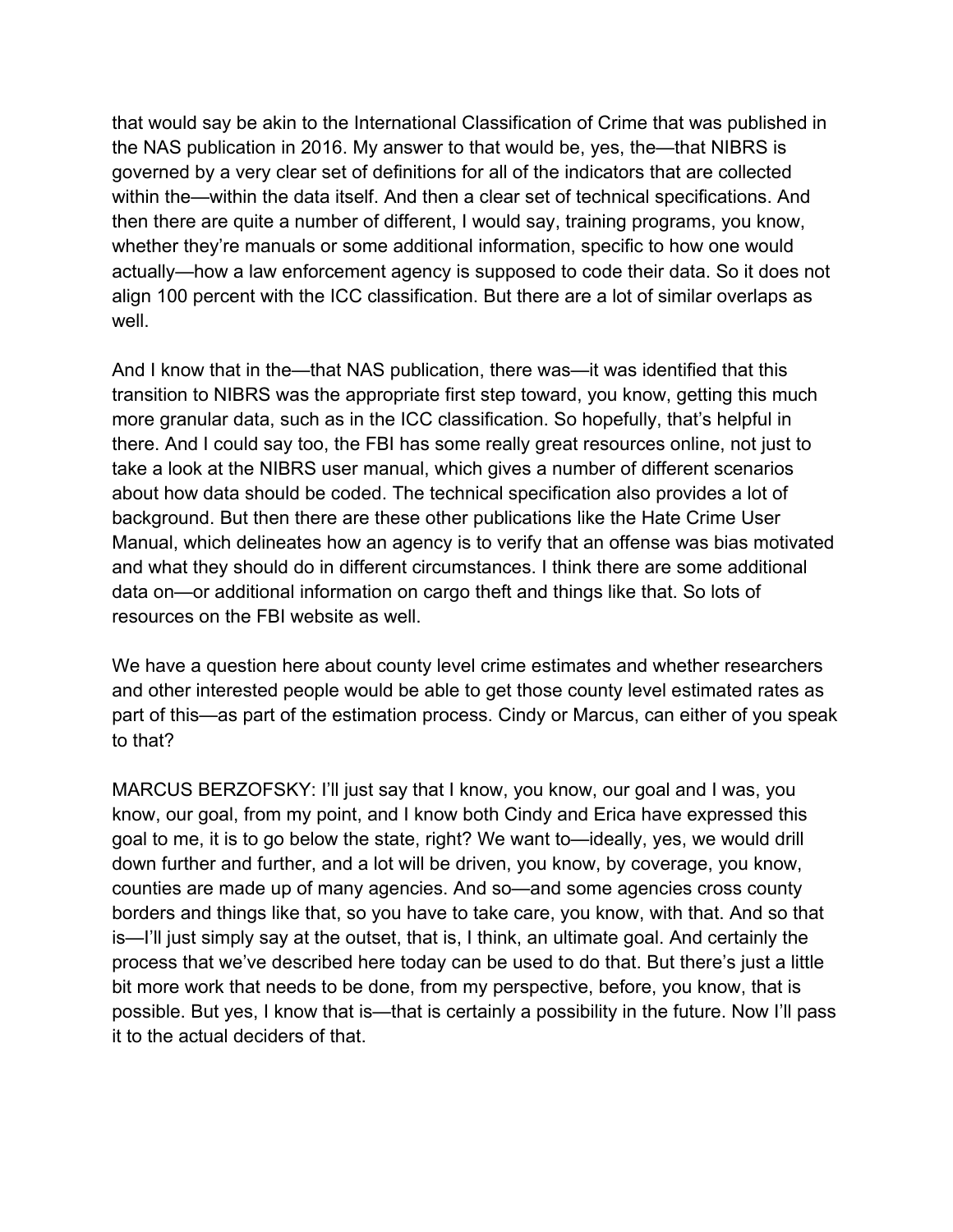CYNTHIA BARNETT-RYAN: I mean, I think it—what you said is, you know, there's a lot, I think, as we've made this transition into a NIBRS data collection that we have now the ability to sort of debate some of these things, that maybe were too difficult to do under sort of the limited set of data that were available with summary reporting. So as Marcus said, I think that that is definitely on the table. But there's a lot of stakeholders and a lot of conversations that need to be included in that conversation. You know, since it is really quite a new area that we would go into to have something like a county level estimate. That being said, again, I—not to just keep banging on this drum, the incident level data will be available to any researcher, and there are going to be county codes associated with all of those incident and agency level information that'll help you even with some basic, sort of, for lack of a better term, sort of demographic type information on these entities. So, you know, by all means, even in the meantime, you know, as we're kind of progressing and learning and growing the estimation sort of program around NIBRS, researchers will have granular data available to them, that if they wanted to do their own methodology to account for missing and incomplete data that will be available to them. No problems there.

ERICA SMITH: Thanks, Cindy. Thanks, Marcus. We have a question here too about again, going back to questions about how race is captured about—or relative to victims in the file. I actually think this one may be—may be different from NIBRS. So Cindy, I think this may—this may be one for you. And there may be some resources that you might be able to point to. But the question is, we tell victims on state protection order forms that we use either black or white because that's what the FBI requires for the National Protection Order Registry in NCIC. If the FBI added a biracial category, wouldn't that drive change at the state and local levels? I realize it's expensive to add a field, but society is changing. Cindy, would you be able to speak to that? I'm not sure what kind of overlap there is between the specifications in NIBRS on the race and ethnicity categories and how that marries up to some of the other CJIS systems that you all maintain.

CYNTHIA BARNETT-RYAN: Yeah, I mean, it's a good point. You know, it kind of—I'd even just reference my earlier answer that these are all highly interconnected systems. I apologize. Someone's like vacuuming right behind me.

ERICA SMITH: Of course.

CYNTHIA BARNETT-RYAN: But—yeah, I know, it's all good. But anyways, yes, especially at the agency level. And I think the attendee that references, I mean, I think has put their finger on sometimes the issues surrounding making changes in the UCR program is that oftentimes, as is the case with an administrative data collection such as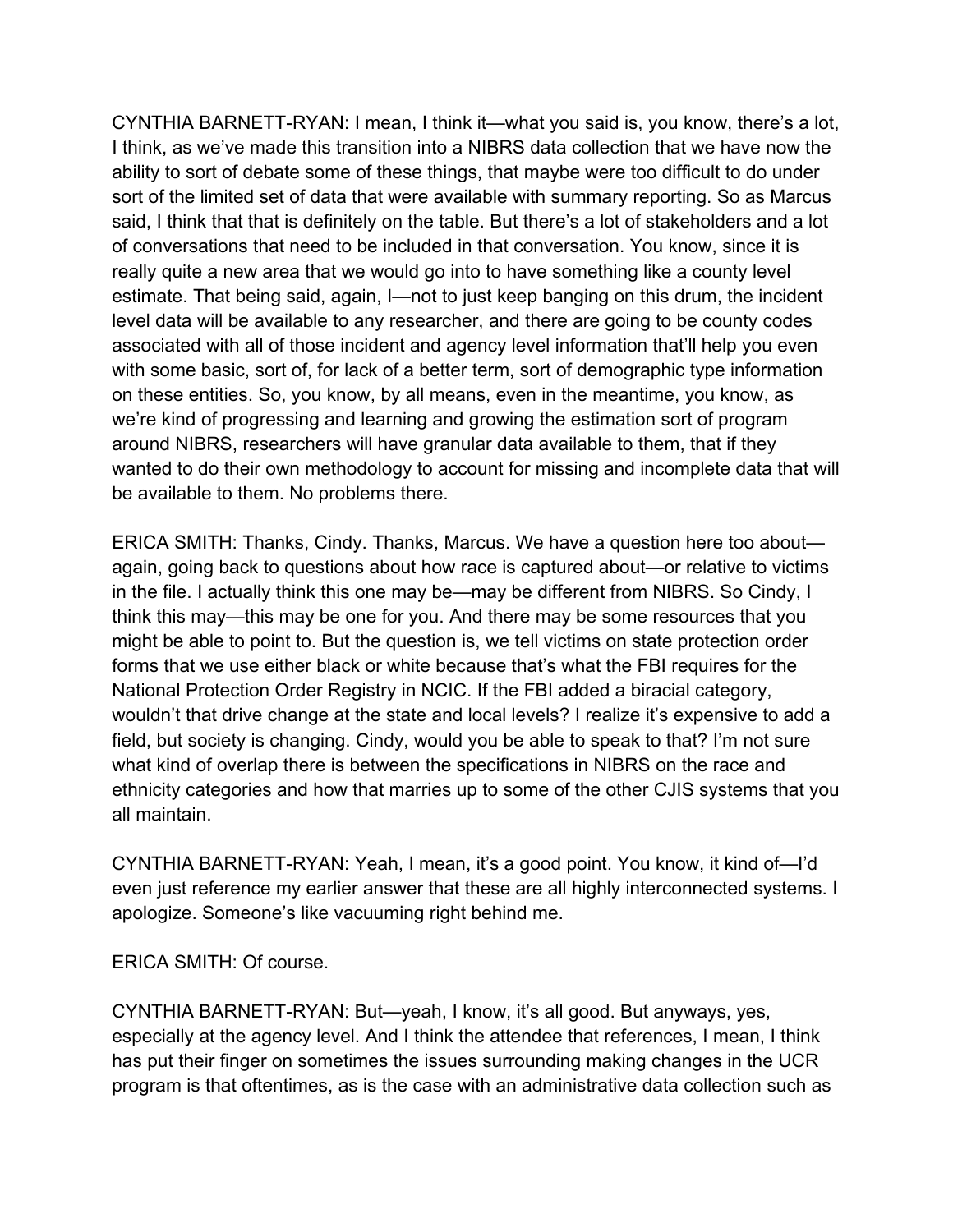UCR, you know, you're reliant upon operational systems that have a set standard associated with them. And it can't be easily disentangled, especially as automated as lots of agencies have become in recent years. That being said, as the attendee, you know, mentioned, you know, society is changing. And I think that the FBI is trying to do its due diligence to really look at this issue and see if we can come up with a comprehensive answer for some of these questions about the way data are collected. But it really is something that has to be done sort of in lockstep with all kinds of CJIS systems. You can't just, you know, take one system, say, like UCR out of the mix of, say, NCIC, or, you know, other systems, you know, fingerprint, biometric, criminal history type information, for example, all of these things at some level are interconnected. So our hope is to start seeing some of those progressive changes in the near future. But it is a larger problem than just trying to, like, go to the UCR technical specifications and make the change.

ERICA SMITH: Thanks, Cindy. We have just a couple more questions left, I think, if I'm following the Q&A in the chat appropriately here. One question is relative to how the arrest data are captured. The question is, what will the final imputed data be able to say about arrestees? Will it be limited to arrests that occurred in 2021 for crimes that occurred in 2021? I think this is more about whether those arrests data will be updated for previous years. And I'm not sure if—Cindy, that seems like one that you—it's probably best suited for you too, in terms of how the data flow is handled at—on the CJIS side.

CYNTHIA BARNETT-RYAN: Yeah. I mean, I think they raised a good point that, you know, NIBRS does allow for the updating of that information, even after the calendar year. So you may have a previously reported incident from the previous year, for example, an arrest that occurs in the current year. And so we are looking at producing updates to angle estimates. Right now, what we have proposed, we don't have a set schedule right now, but there will be an opportunity to go back one prior year and update those estimates, so some of this clearance type information does have the opportunity to enter into the—to the picture, at least, on that sort of two-year window. As we get to know kind of the estimates a little bit more clearly and how they may shift from year to year, that's still open for discussion, I think. But that's—right now, what's being proposed is to do at least one additional refresh of the annual estimate to allow for updating of those NIBRS incidents.

ERICA SMITH: Thank you. Another question, going back to the special purpose, what we used to call the zero population agencies, what will the system do if the zero population agency does not report it all? Will there—will that agency contribute to the total crime estimate or will it—or will that be reflected as zero?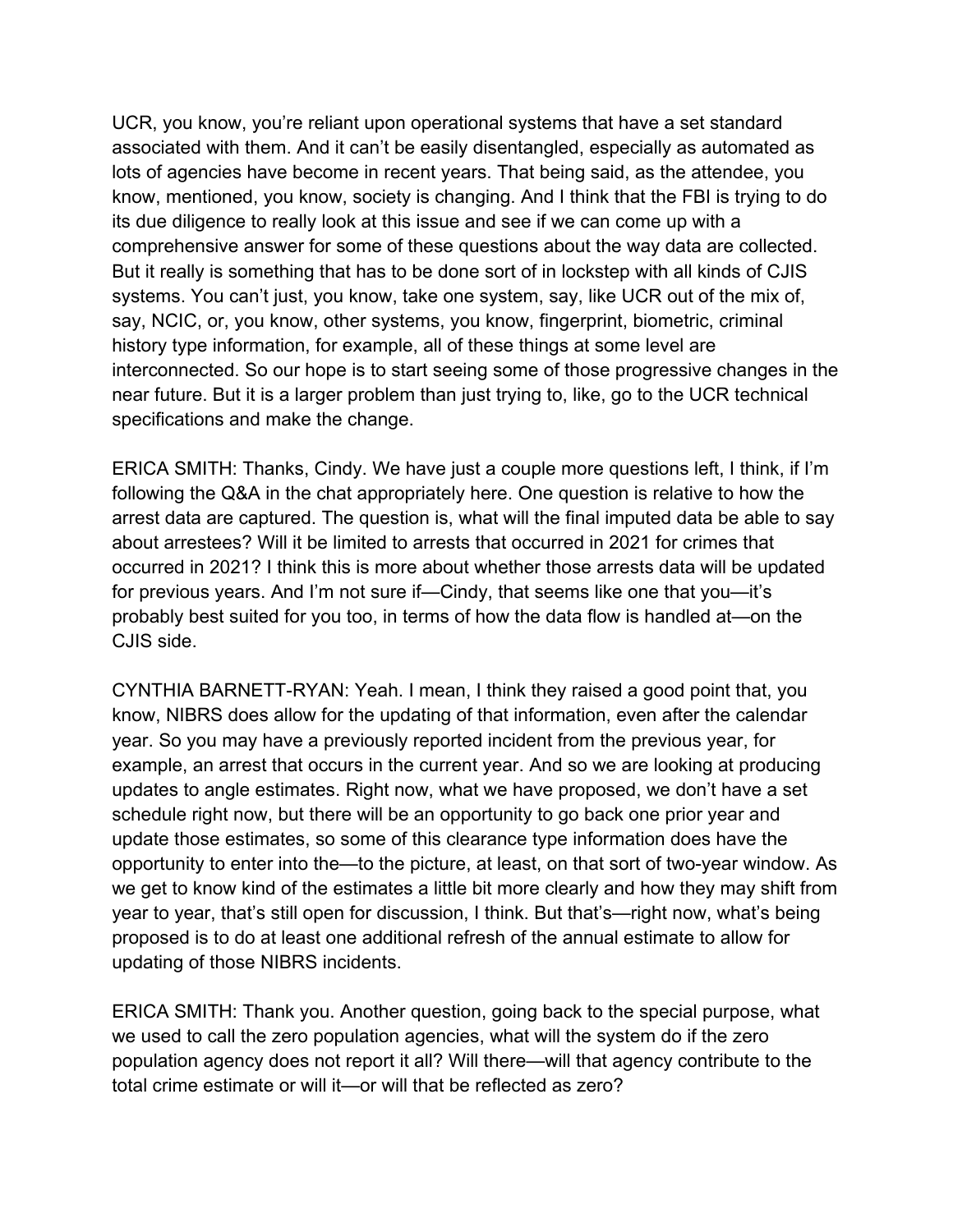## MARCUS BERZOFSKY: I'll take this.

ERICA SMITH: Marcus, that might be a good one for you. Yeah. Great.

MARCUS BERZOFSKY: Yup. Yup. Yup. I'll take this. So, yeah, I guess I didn't delve into the specifics here. So every reporting agency, and Cindy set this up for us but I did go also over this, it—every reporting agency is given a weight. And that weight is just that it's a number that says it—what it represents of itself, and what it represents of all the people who provided no data or only one or two months. And so every reporting agency is going to represent more than just itself. And that's done at the agency level. So in the example you just gave of a—of a university that didn't provide any data, so it's a non-reporter. So there will be another university agency, another like agency that will have a weight that accounts for that non-reporting agency. So what we would be saying is, in the estimation process, that we're only going to estimate among those that reported, but we have these weights to account for those that didn't. And the way we construct those weights takes into account things like agency type, agency size, and all those sorts of characteristics. So that we get as, you know—the reporting agencies represent as like as possible non-reporting agencies. So in the case of the universities, you know that a university agency will be representing that non-reporting university. And that's—and so when you produce the estimates for universities, you know, it will be accounted for in the estimation process through that weight. Yeah.

ERICA SMITH: Thank you. And one last question. And I think we will have barely made it under the wire. Can the data be used for analysis of crimes and guns? So Cindy, did you want to speak to that?

CYNTHIA BARNETT-RYAN: I mean, in terms of what's available in NIBRS, there is a weapon data element that is available on the offense segment that indicates whether a gun or a firearm was used in the context of that crime. It does, unfortunately, not specifically say whether or not the firearm has been discharged. That is something that's been under discussion quite a bit with stakeholders and with the law enforcement community. We do have some upcoming changes that we're hoping to propose to NIBRS, now that we've kind of crossed over the threshold of the full transition in January 1 of 2021. So we hope to start seeing more data when it comes to the use of firearms and whether or not it was discharged in the context of that particular criminal incident. But right now, that's what's available in NIBRS.

ERICA SMITH: Thank you. And it looks like we have exhausted the questions that were in the Q&A and in the chat. And we—I just want to say thank you to everyone for